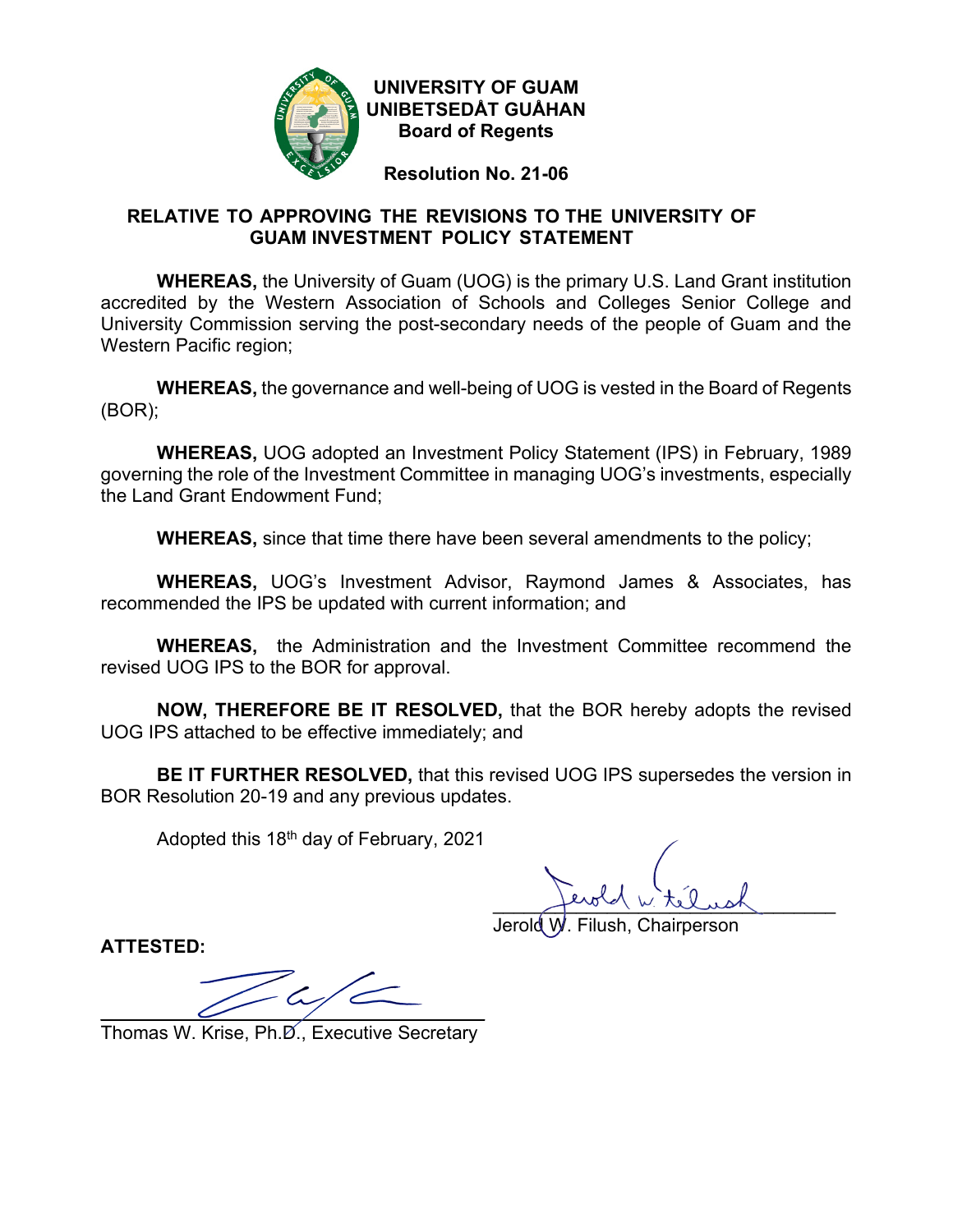# **THE UNIVERSITY OF GUAM UNIBETSEDÅT GUAHAN**

# **Investment Policy Statement**



Adopted: February 1989 Amended: 1990, 1991, 1992, 1995, 1997, 2003, 2008, 2011, 2014, 2016, 2017, 2020 & 2021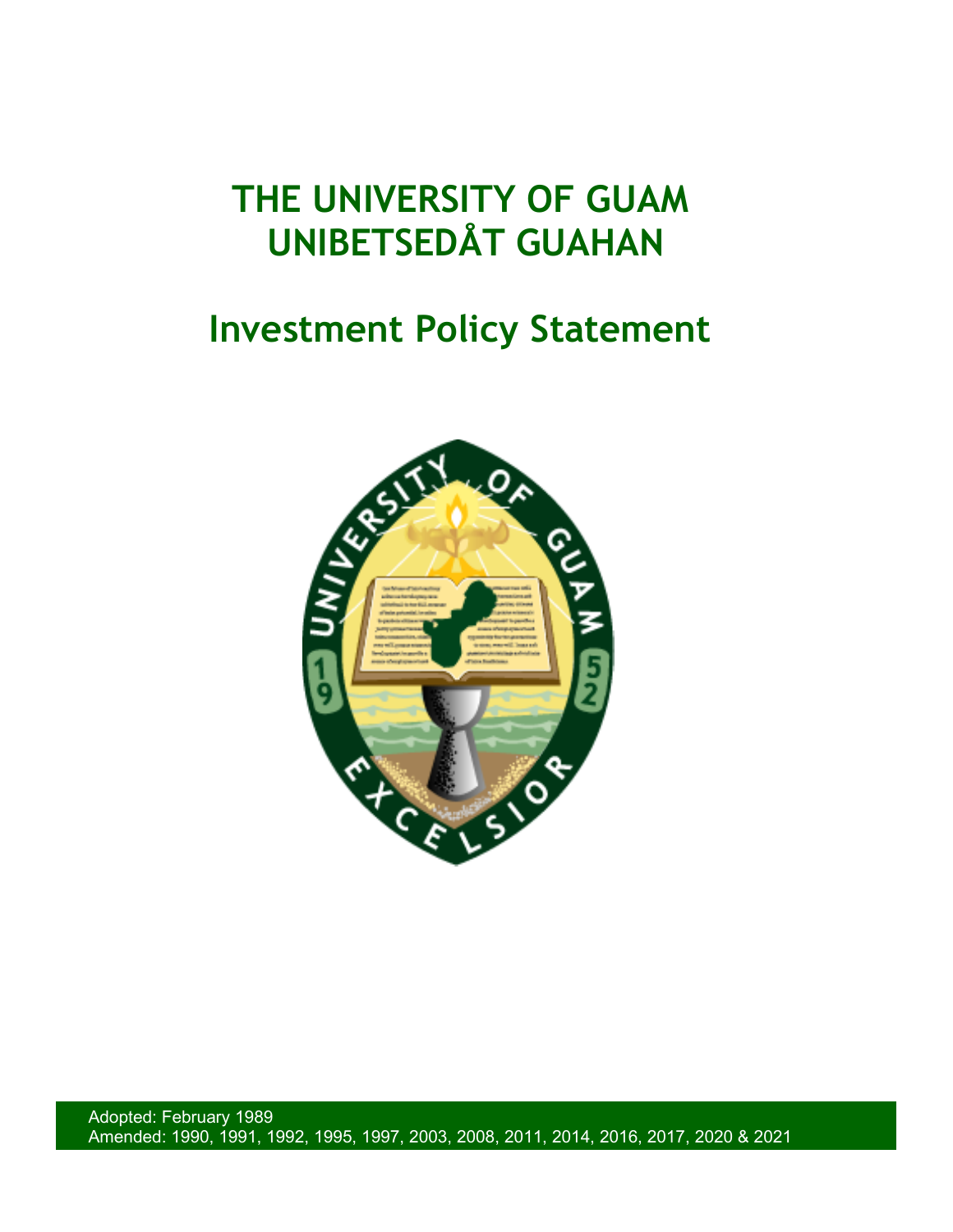# **TABLE OF CONTENTS**

|                | Section    |                                                                     | Page |  |  |
|----------------|------------|---------------------------------------------------------------------|------|--|--|
|                |            |                                                                     |      |  |  |
| $\mathbf{I}$ . |            |                                                                     |      |  |  |
| II.            |            |                                                                     |      |  |  |
| III.           |            |                                                                     |      |  |  |
| IV.            |            |                                                                     |      |  |  |
| V.             |            |                                                                     |      |  |  |
| VI.            |            |                                                                     |      |  |  |
| VII.           |            | <b>Guidelines and Investment Policy</b>                             |      |  |  |
|                |            |                                                                     |      |  |  |
|                |            |                                                                     |      |  |  |
|                |            |                                                                     |      |  |  |
|                |            |                                                                     |      |  |  |
|                |            |                                                                     |      |  |  |
|                |            |                                                                     |      |  |  |
| VIII.          |            |                                                                     |      |  |  |
| IX.            |            |                                                                     |      |  |  |
| X.             |            |                                                                     |      |  |  |
| XI.            |            |                                                                     |      |  |  |
| XII.           |            |                                                                     |      |  |  |
|                |            |                                                                     |      |  |  |
|                |            | Duties and Responsibilities of the Registered Investment Advisor 15 |      |  |  |
|                |            |                                                                     |      |  |  |
|                |            |                                                                     |      |  |  |
|                |            |                                                                     |      |  |  |
|                |            |                                                                     |      |  |  |
|                |            |                                                                     |      |  |  |
|                |            | Monitoring of Fiduciary Responsibilities and Prudent Practices 19   |      |  |  |
|                | Appendices |                                                                     |      |  |  |
|                | A.         |                                                                     |      |  |  |
|                | <b>B.</b>  |                                                                     |      |  |  |
|                | C.         |                                                                     |      |  |  |
|                | D.         |                                                                     |      |  |  |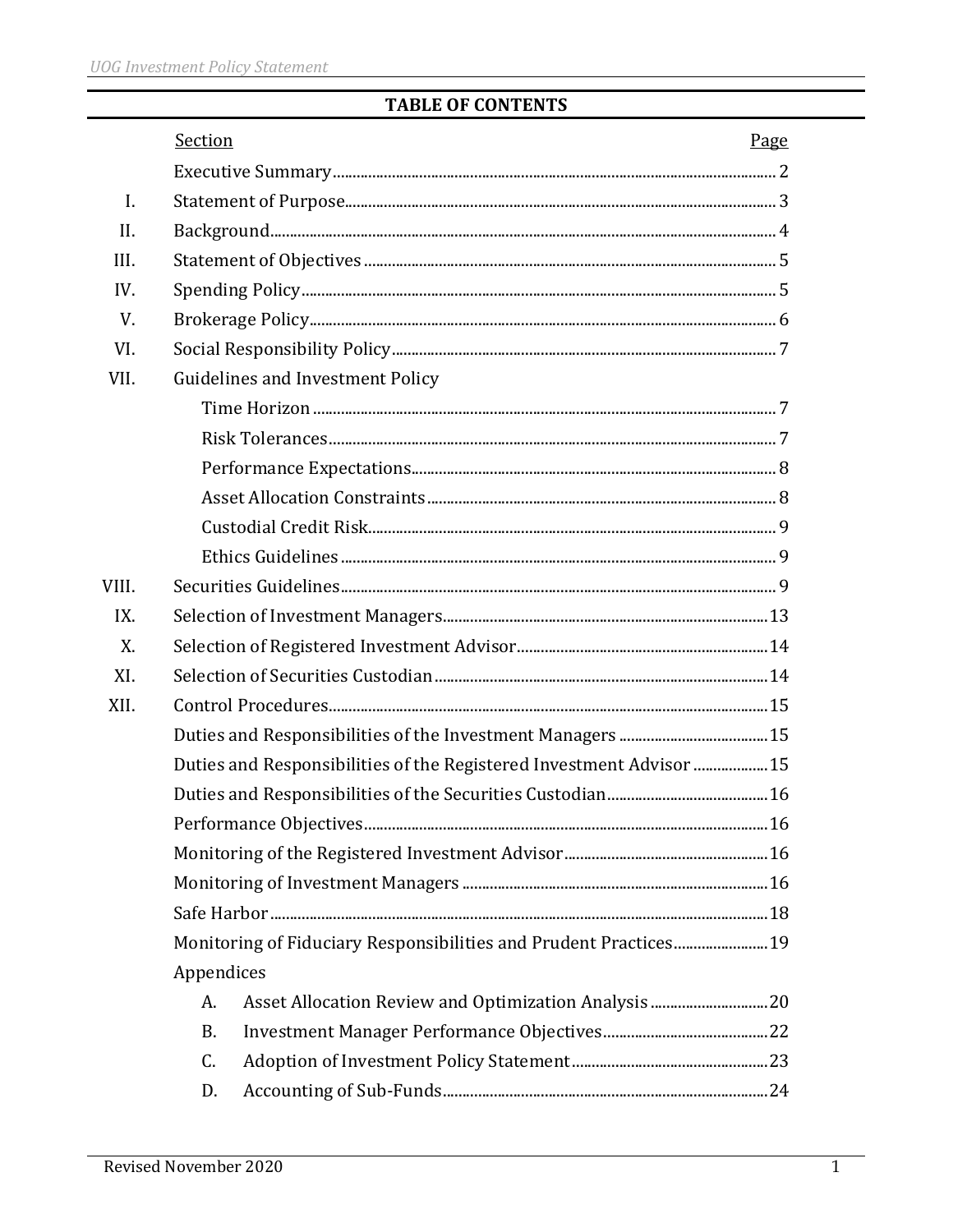| <b>EXECUTIVE SUMMARY</b>      |                                           |  |  |  |  |
|-------------------------------|-------------------------------------------|--|--|--|--|
| Name of Fund:                 | University of Guam Investment Fund        |  |  |  |  |
| <b>Current Market Value:</b>  | \$27.3 Million (as of September 30, 2020) |  |  |  |  |
| <b>Planning Time Horizon:</b> | Greater than 20 years                     |  |  |  |  |
| <b>Expected Return:</b>       | Nominal rate of 6.8%                      |  |  |  |  |
|                               |                                           |  |  |  |  |

# Asset Allocation:

|                                  | <b>Lower Limit</b> | <b>Strategic Allocation</b> | <b>Upper Limit</b> |  |
|----------------------------------|--------------------|-----------------------------|--------------------|--|
| <b>US Equities</b>               | 20%                | 30%                         | 40%                |  |
| Large Cap Growth                 |                    | 10%                         |                    |  |
| Large Cap Value                  |                    | 10%                         |                    |  |
| Mid Cap Value                    |                    | 2.5%                        |                    |  |
| Mid Cap Growth                   |                    | 2.5%                        |                    |  |
| Small Cap Value                  |                    | 2.5%                        |                    |  |
| Small Cap Growth                 |                    | 2.5%                        |                    |  |
| <b>Non-U.S. Equities</b>         | 7.5%               | 20%                         | 27.5%              |  |
| <b>Developed Markets Value</b>   |                    | 10%                         |                    |  |
| Developed Markets Growth         |                    | 10%                         |                    |  |
| <b>Fixed Income</b>              | 20%                | 30%                         | 40%                |  |
| U.S. Core/ Intermediate          |                    | 20%                         |                    |  |
| U.S. High Yield                  |                    | 5%                          |                    |  |
| Non-U.S.                         |                    | 5%                          |                    |  |
| <b>Alternatives</b>              | 10%                | 20%                         | 30%                |  |
| <b>U.S. REITS</b>                |                    | 7.5%                        |                    |  |
| <b>Low Duration Fixed Income</b> |                    | 5%                          |                    |  |
| Global Listed Infrastructure     |                    | 5%                          |                    |  |
| <b>Private Markets</b>           |                    | 2.5%                        |                    |  |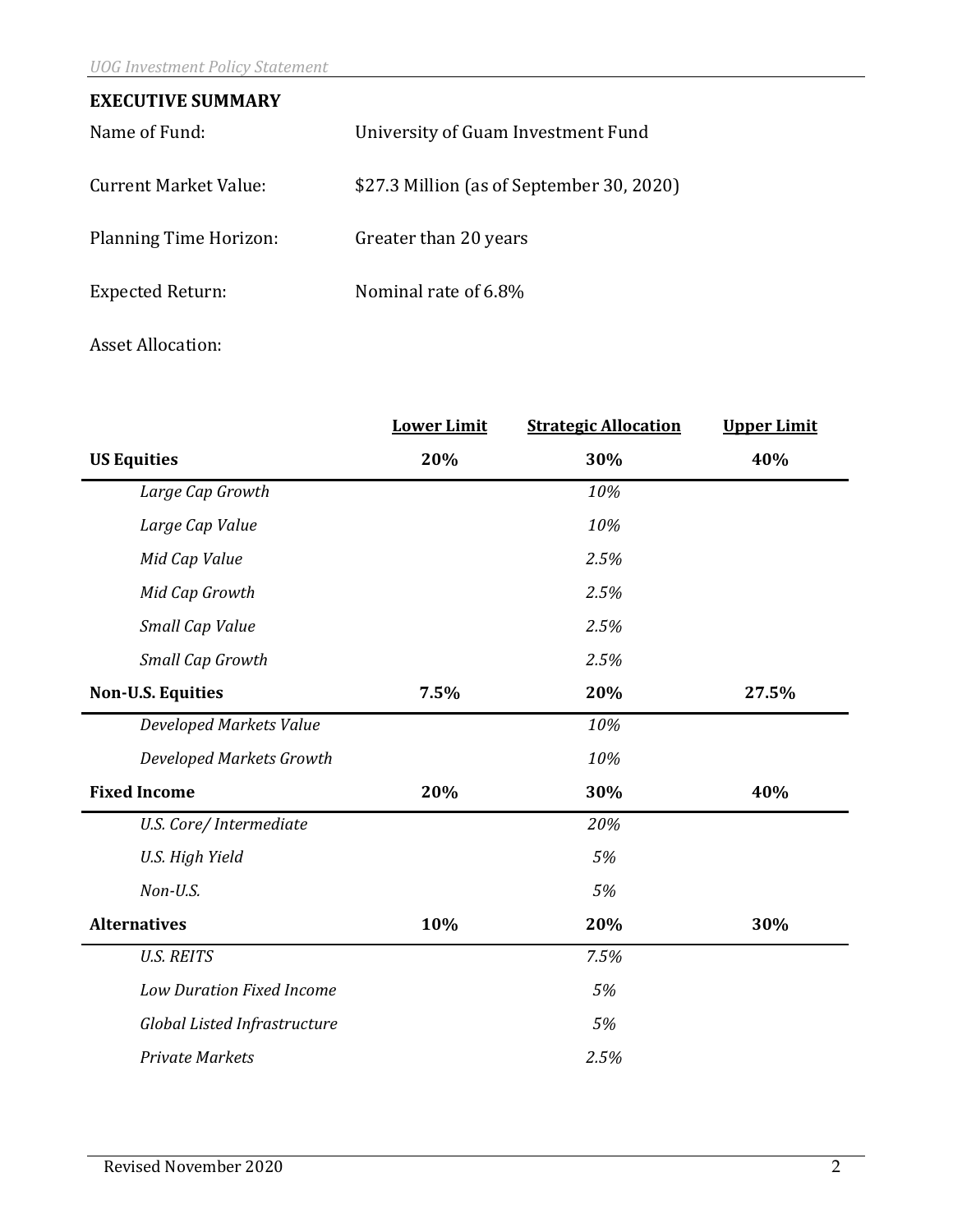# **I. STATEMENT OF PURPOSE**

The purpose of this Investment Policy Statement ("IPS") is to assist the Board of Regents ("Regents") of the University of Guam, and its Investment Committee ("Committee"), in effectively supervising, monitoring and evaluating the investment of the University of Guam Investment Fund ("Fund") assets. The Fund's investment program is defined in the various sections of the IPS by:

- Stating in a written document the Regents' attitudes, expectations, objectives, and guidelines in the investment of all Fund assets
- Setting forth an investment structure for managing all Fund assets. This structure includes various asset classes, investment management styles, asset allocation, and acceptable ranges that, in total, are expected to produce a sufficient level of overall diversification and total investment return over the long-term.
- Providing guidelines for each investment portfolio that controls the level of overall risk and liquidity assumed in that portfolio so that all Fund assets are managed in accordance with stated objectives
- Encouraging effective communications between the Regents, the Committee, the registered investment advisor ("RIA"), and the investment managers ('Investment Managers")
- Establishing formalized criteria to monitor, evaluate and compare the performance results achieved by the Investment Managers on a regular basis
- Complying with all fiduciary, prudence and due diligence requirements that experienced investment professionals would utilize.

This IPS has been arrived at upon consideration by the Regents of the financial implications of a wide range of policies, and describes the prudent investment process that the Regents deem appropriate.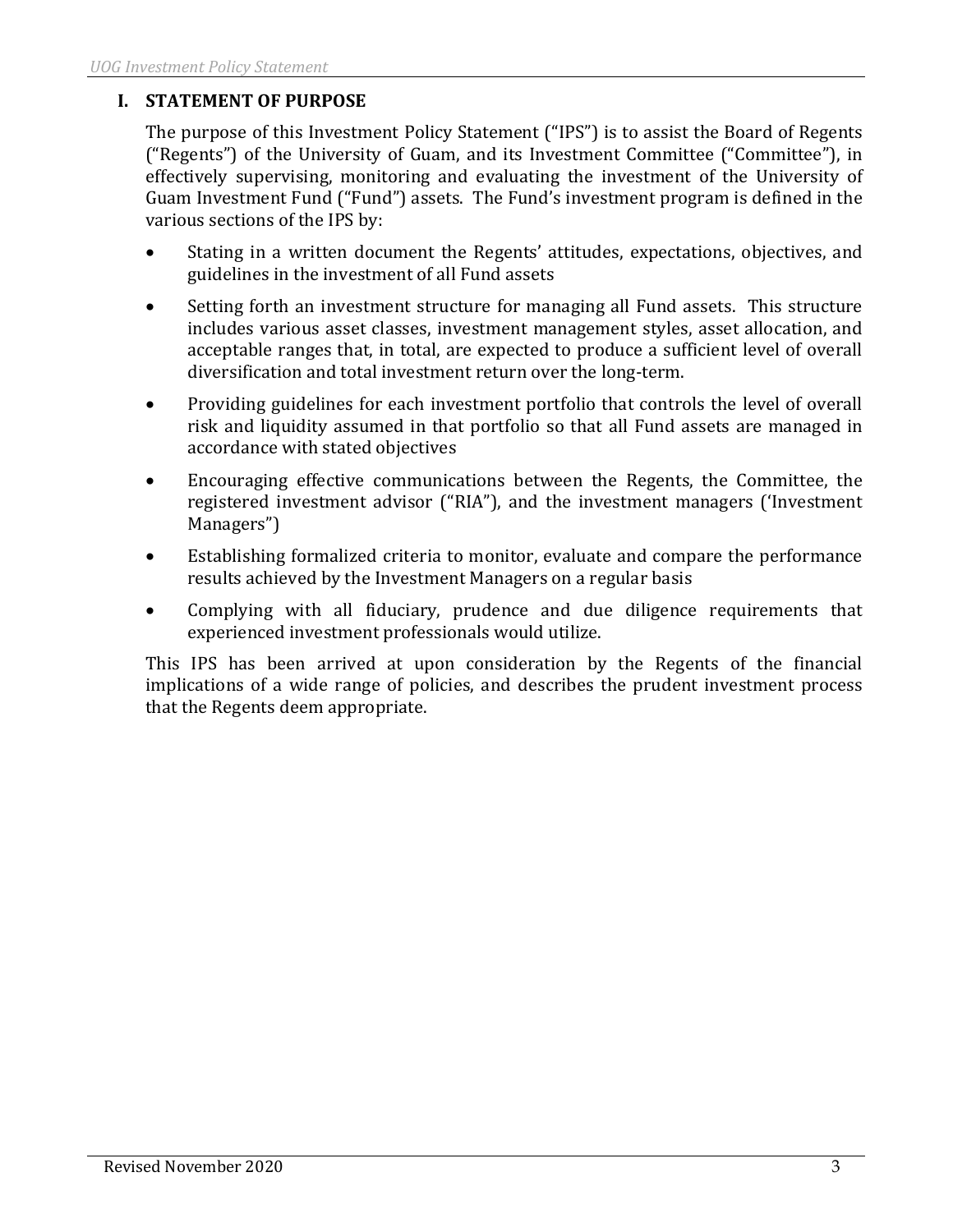# **II. BACKGROUND**

The Fund consists of a number of sub-funds, with the largest being the UOG Land Grant Endowment Fund. The University of Guam Land Grant Endowment Fund was established by a payment from the United States Federal Government with the sum of \$3 million (i.e., the corpus). This payment was given in lieu of a donation of public land or land scrip for the endowment and maintenance of colleges for the benefit of agriculture & mechanical arts normally provided in similar situations. The Fund sub-funds that will be managed by the Vice President of Administration and Finance (VPAF). The sub-funds will be updated quarterly. An accounting of the sub-funds can be found in Appendix D of this document.

# **Key Information**

| University of Guam Investment Fund |
|------------------------------------|
|                                    |

S*ponsor:* University of Guam

*Oversight:* The President has delegated administrative responsibility for the University's investments to the VPAF. The Investment Committee, Board of Regents, University of Guam, has oversight. The voting members of the Investment Committee are the Board of Regents' Chair and three additional Regent members, one of which will be elected Chair of the Committee. Ex Officio members of the Investment Committee include the University President, VPAF, and Comptroller.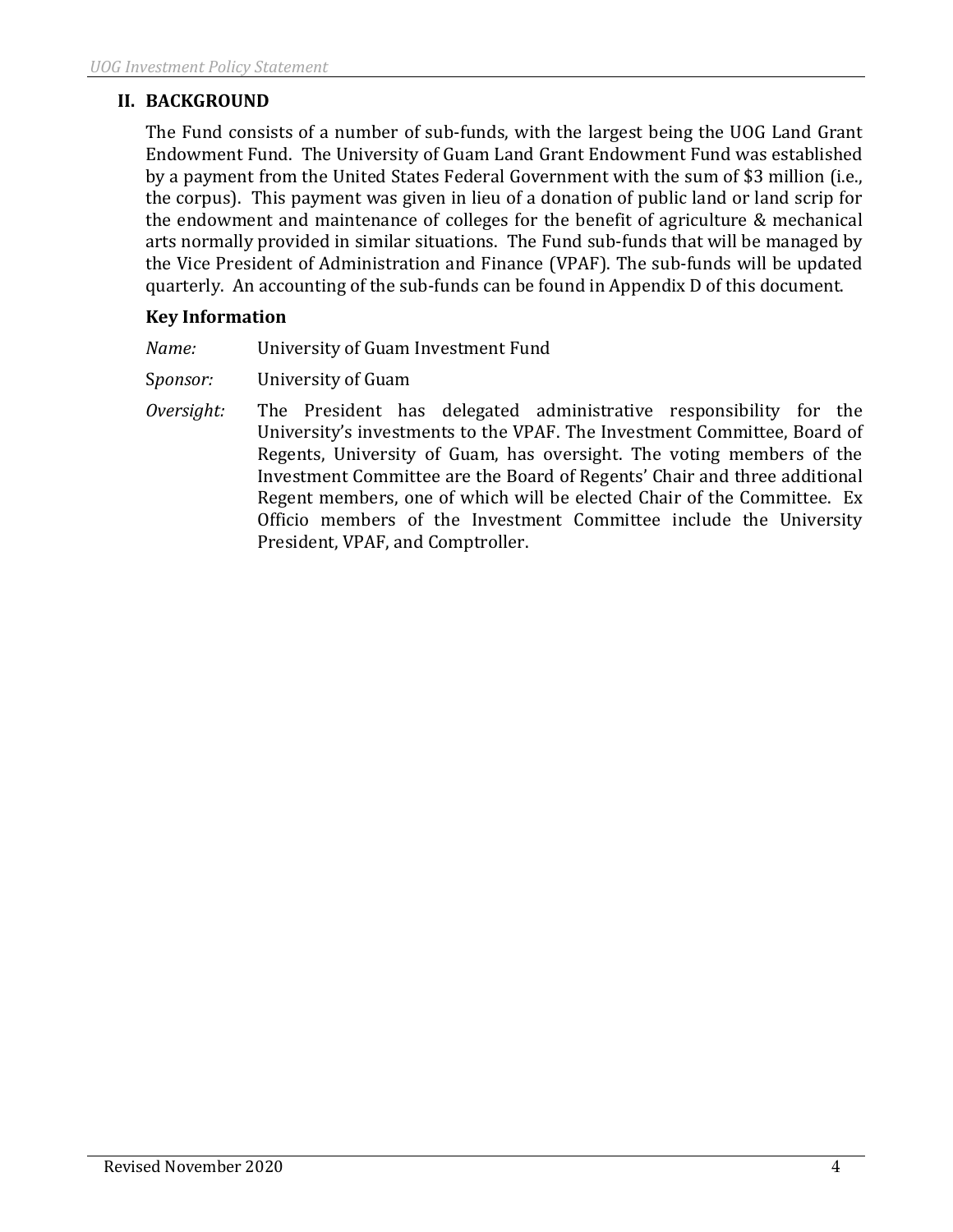# **III. STATEMENT OF OBJECTIVES**

The objectives of the Fund have been established in conjunction with a comprehensive review of the current and projected financial requirements. The objectives are:

- To attain a 6.8% annual rate of return or a rate of return at least four percent over the rate of inflation over a market cycle, whichever is greater. It is expected that this objective will be met within the levels of economic risk that a prudent man would take under various economic conditions. This objective may be modified periodically in light of changing rates of inflation.
- It is acknowledged that the rate of return outlined above may not be achieved each and every year. It is the goal of the Fund to meet this objective over a complete market cycle.
- To control costs of administering the Fund and managing the investments.

## **IV. SPENDING POLICY**

University of Guam has the following funds available for investment:

## **A. Land-Grant Endowment Fund (\$3,000,000 corpus)**

Public Law 19-40 established this Fund, requiring that the value of the original \$3 million corpus remain unimpaired and preserved. This is a permanent endowment. Given this, the Regents direct that the value of the corpus be adjusted annually for inflation using the U.S. Consumer Price Index-Urban ("Inflation-Adjusted Value") as follows (the Committee is directed to make this calculation at the beginning of each fiscal year):

Corpus x Current CPI-U (i.e., Consumer Price Index-Urban)

1974 CPI-U

The Regents only authorize spending from this fund when the current value of the Fund is sufficiently greater than the Inflation-Adjusted Value. At that point the following spending policy will be in effect:

*It is the policy of the Regents and Committee to spend up to 4% of the moving average of the market value of the Fund for the trailing three years, ending each September 30. To the extent that the total of this annual calculation is not withdrawn and expended, such excess shall be added to the corpus of the Fund.*

*As unanticipated additional funding requirements for the Fund may arise suddenly, the Fund will be invested in such a way that adequate funds can be made available within a short period of time should the need arise.*

The Board must approve the expenditure budgets from this Fund. Spending cannot be for any building-related expenditure.

### **B. Planetarium Fund**

Based upon Public Law 20-221 the University established a revolving fund for the Planetarium instrument. The University is authorized to spend from this Fund for the purposes of maintenance and parts for the Planetarium instrument. The Board must approve the expenditure budgets from this Fund.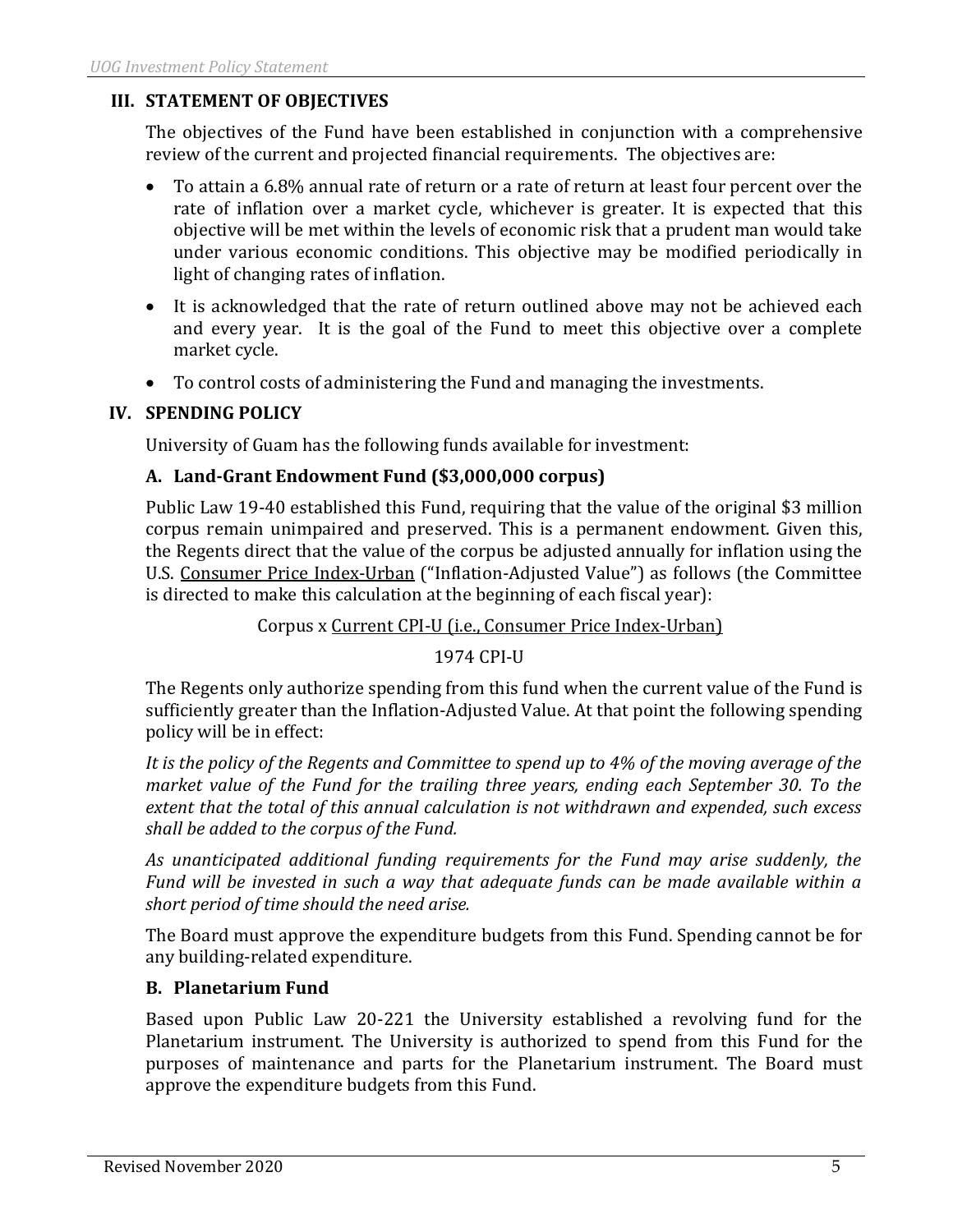# **C. Current Account**

The Current Account Unrestricted advances monies to scholarship and other funds for the purposes of these funds. As the Current Account is utilized to reinvest monies drawn to pay the advances, the University is authorized to spend from this Fund, provided that the Board must approve the expenditure budgets.

# **D. Faculty and Staff Development Fund**

Per Board of Regents Resolution 93-17, the University is authorized to spend \$30,000 per year for faculty development and \$13,000 per year for staff development. Any amount over that shall be reinvested.

## **E. Campus Maintenance Fund (\$952,984 corpus)**

It is the policy of the Regents and Committee to spend up to 4% of the moving average of the market value of the Fund for the trailing three years, ending each September 30 for the purposes of renovation and maintenance projects and replacement of major components for all campus buildings to sustain the highest levels of student learning and academic quality. The Board must approve the expenditure budgets from this Fund. To the extent that the total of this annual calculation is not withdrawn and expended, such excess shall be added to the corpus of the Fund.

As unanticipated additional funding requirements for the Fund may arise suddenly, the Fund will be invested in such a way that adequate funds can be made available within a short period of time should the need arise.

## **F. Dorm Renewal and Replacement Fund**

The Fund and spending authority were originally established to comply with the covenants of the Dorm Student Union Bond. As the bond is now fully paid, the bond covenants are no longer in force. From FY2009 forward, the University is authorized to spend from this Fund for the purposes of renovation and maintenance projects and replacement of major components for all dorms. The Board must approve the expenditure budgets from this Fund.

### **G. Self-Insurance Fund**

Per Board Resolution 96-29, the University is authorized to spend from this fund for damages and loss prevention measures, as approved by the Investment Committee.

**H. Scholarship Funds** (Siu Lin Tan, Maman Ling-R. Taitano, Nursing, DeLeon, Chinn Ho, J. Guthertz, Gov. Bill Daniel)

The University is authorized to spend from these funds for the specific purposes and in the manner established in each gift.

### **V. BROKERAGE POLICY**

It is the policy of the Regents to instruct the Investment Managers to direct transactions to designated broker-dealers. The direction of trading shall be **"**subject to the best price execution**"** as it relates to all transactions effected for the Fund.

The Regents have entered into an asset-based fee arrangement, where it may instruct the Investment Managers to direct securities transactions to designated broker/dealers.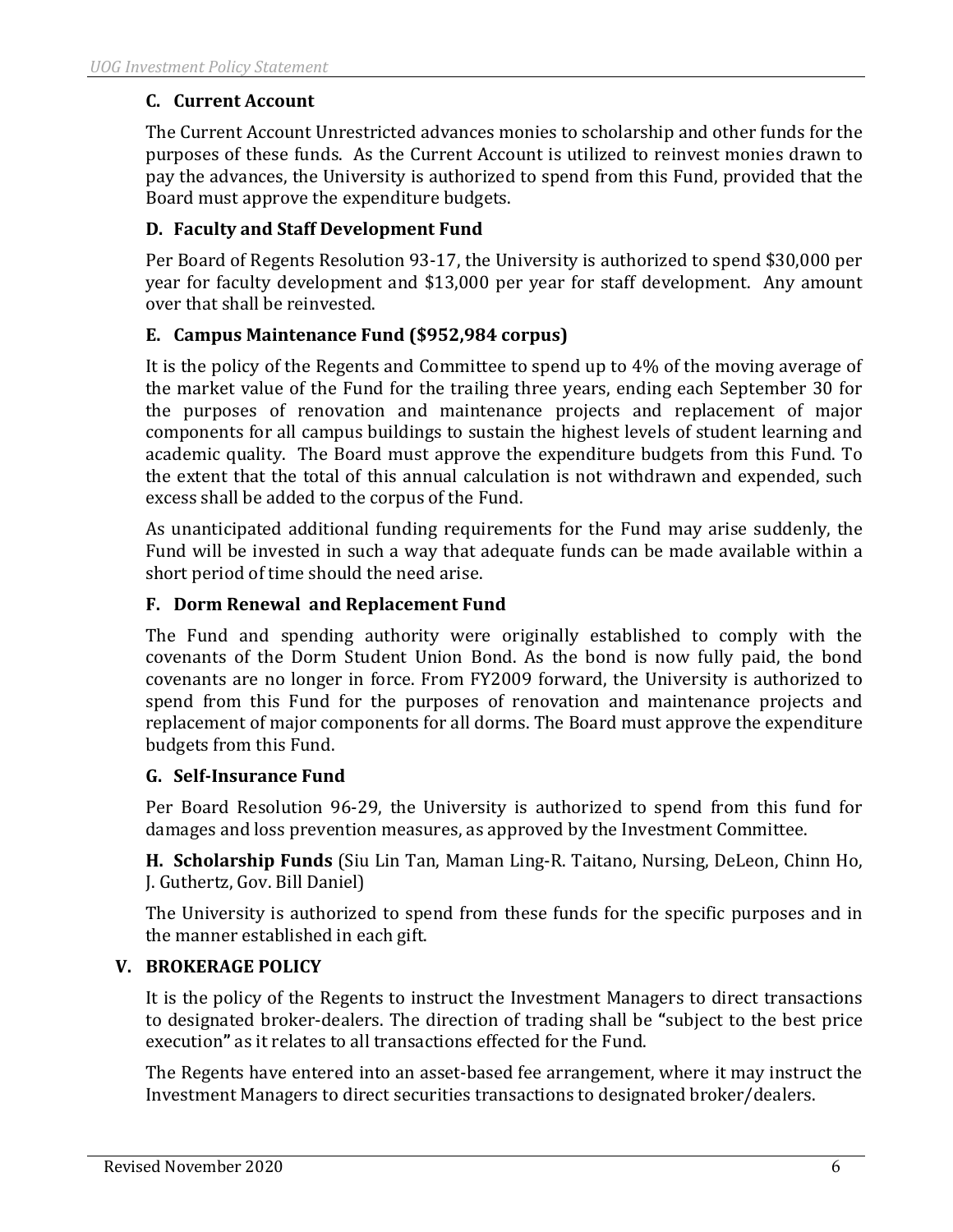For transactions under this arrangement, executions will be done by designated broker/dealers without commission expense, or other forms of compensation that may have been paid for asset placement. The Investment Managers, exercising full discretion, must attempt to obtain "best available price and best execution" with respect to transactions effected for the Fund.

## **VI. SOCIAL RESPONSIBILITY POLICY**

University of Guam is a recognized leader in the educational community. UOG has also been recognized for its financial stability and good governance, and has therefore amplified its international leadership and emphasized the importance of regional and global partnerships.

The University of Guam Board believes that as fiduciaries with oversight over valuable assets of the education of Guam's future leaders, it is their duty to take a "Sustainable" investment approach to the management of the Fund. Sustainable investing integrates prudent Environmental, Social, and Governance (ESG) practices into the management of its financial assets. The challenge the Board faces is how to take ESG factors into account, but to still look at it through the lens of performance-based duty.

A growing body of research has demonstrated that poorly managed ESG risks, such as natural resource efficiency, human capital/labor management, and board independence can have a material impact on asset values. Therefore, the Board will adopt a policy of "integration" in addressing ESG factors. Under this approach, ESG issues are explicitly and systematically integrated into traditional investment analysis and decisions, to better manage risks and improve returns. Quite often this is implemented as a best-in-class approach by identifying and investing in companies that are the highest ESG performers within a sector or industry group. According to a recent CFA Institute study, Integration is the commonly used method of implementation of Sustainable investing.

Therefore, it is the policy of the Board to seek and retain Investment Managers that incorporate Sustainable investing criteria in their investment processes. To assist the Board in verifying that this is being done, all Investment Managers employed are preferred to be signatories of the United Nations Principles for Responsible Investment (UN – PRI). The UN - PRI is a global organization that encourages and supports the uptake of responsible investment practices in the investment industry.

### **VII. GUIDELINES AND INVESTMENT POLICY**

### **Time Horizon**

Investment guidelines are based upon an investment horizon of greater than twenty years, so that interim fluctuations should be viewed with appropriate perspective. Similarly, the Fund's strategic asset allocation is based on this long-term perspective.

### **Risk Tolerances**

The Regents recognize the difficulty of achieving the Fund's investment objectives in light of the uncertainties and complexities of contemporary investment markets. The Regents also recognize that some risk must be assumed to achieve the Fund's long-term investment objectives. However, it is the intent to monitor the risk being assumed by each individual Investment Manager and by the Fund as a whole. To that end, risk will be evaluated by: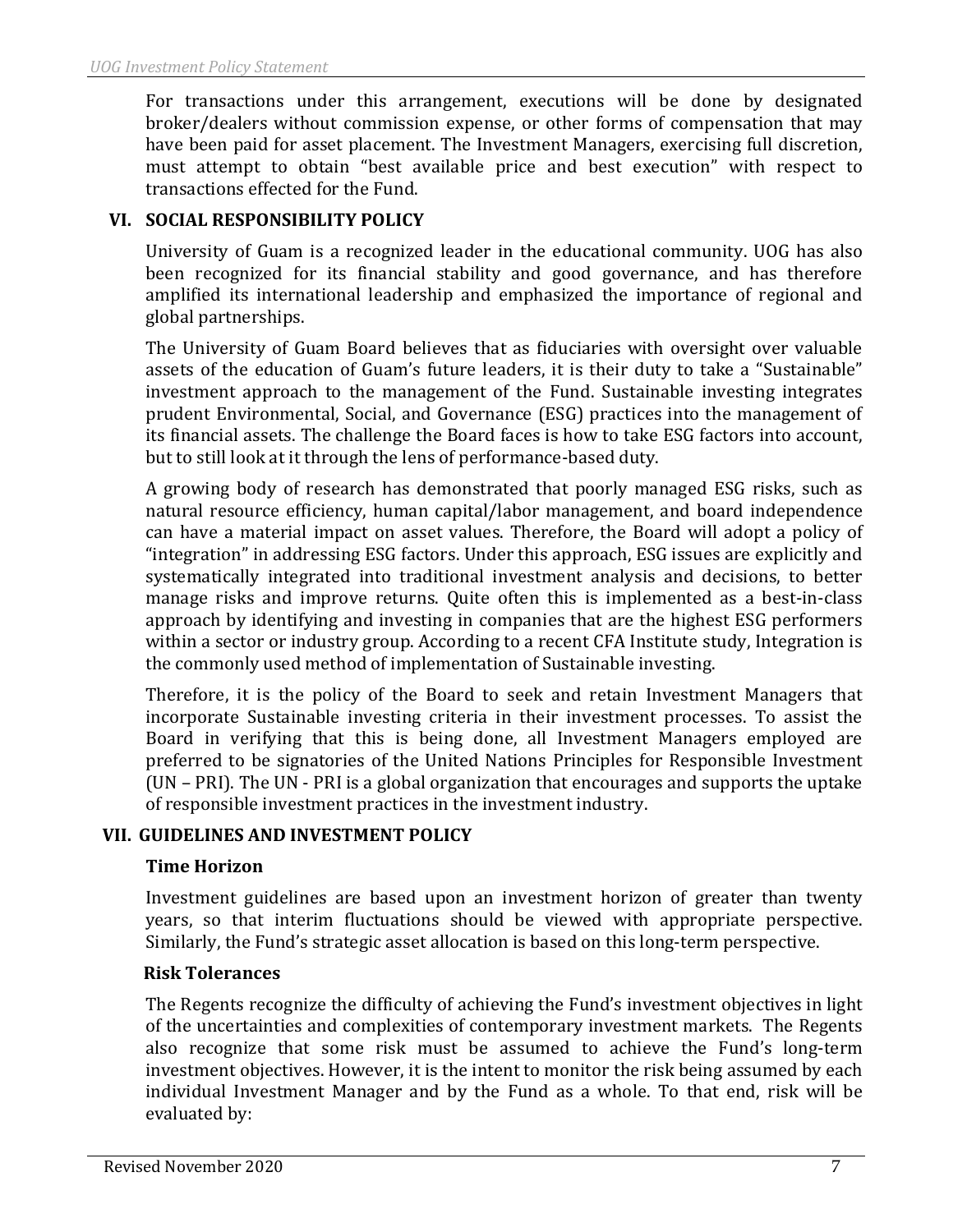- Over a market cycle, risk associated with any Investment Managers portfolio, as measured by the variability of quarterly returns (standard deviation) must not exceed that of the Investment Manager's respective performance benchmark, without a commensurate increase in return.
- Over a market cycle, risk associated with the total Fund, as measured by the variability of quarterly returns (standard deviation) must not exceed that of the blend of indices representing the strategic asset allocation of the Fund, without a commensurate increase in return.
- During market cycles the risk measures, as indicated herein, will be reviewed periodically by the Committee.

# **Performance Expectations**

The investment objective is a long-term nominal rate of return on assets that is at least equal to 6.8%. This target rate of return for the Fund has been modeled by the RIA based upon the assumption that future real returns will approximate the long-run rates of return experienced for each asset class in the IPS.

The investment objective of the Fund is to strive for positive real rates of return (note: the U.S. Consumer Price Index - Urban (CPI) will be used when determining the real rate of return). It is acknowledged that the target rate of return may not be achievable each and every year. The Fund's objective is to meet the target rate of return over a complete market cycle.

The Committee realizes that market performance varies and that a 6.8% nominal rate of return may not be meaningful during some periods. Accordingly, relative performance benchmarks for the Investment Managers are set forth in Appendix B.

 The Committee will consider risk-adjusted performance as well. Over market cycles, Investment Managers will be expected to provide returns with a positive Alpha, as measured against their respective benchmark index; as well as have a higher Sharpe Ratio than the index. The Fund as a whole will be measured in the same manner against an index composite in the same allocation as the Funds strategic allocation.

### **Asset Allocation Constraints**

The Committee believes that the Fund's risk and liquidity posture are, in large part, a function of asset class mix. The Committee has reviewed the long-term performance characteristics of various asset classes, focusing on balancing the risks and rewards inherent in the marketplace.

Four asset classes have been selected:

- 1. U.S. Equities
- 2. Non-U.S. Equities
- 3. Fixed Income
- 4. Alternatives

Given the Fund's time horizon, risk tolerances, performance expectations & asset class preferences; an efficient (optimal) portfolio was identified (Appendix A).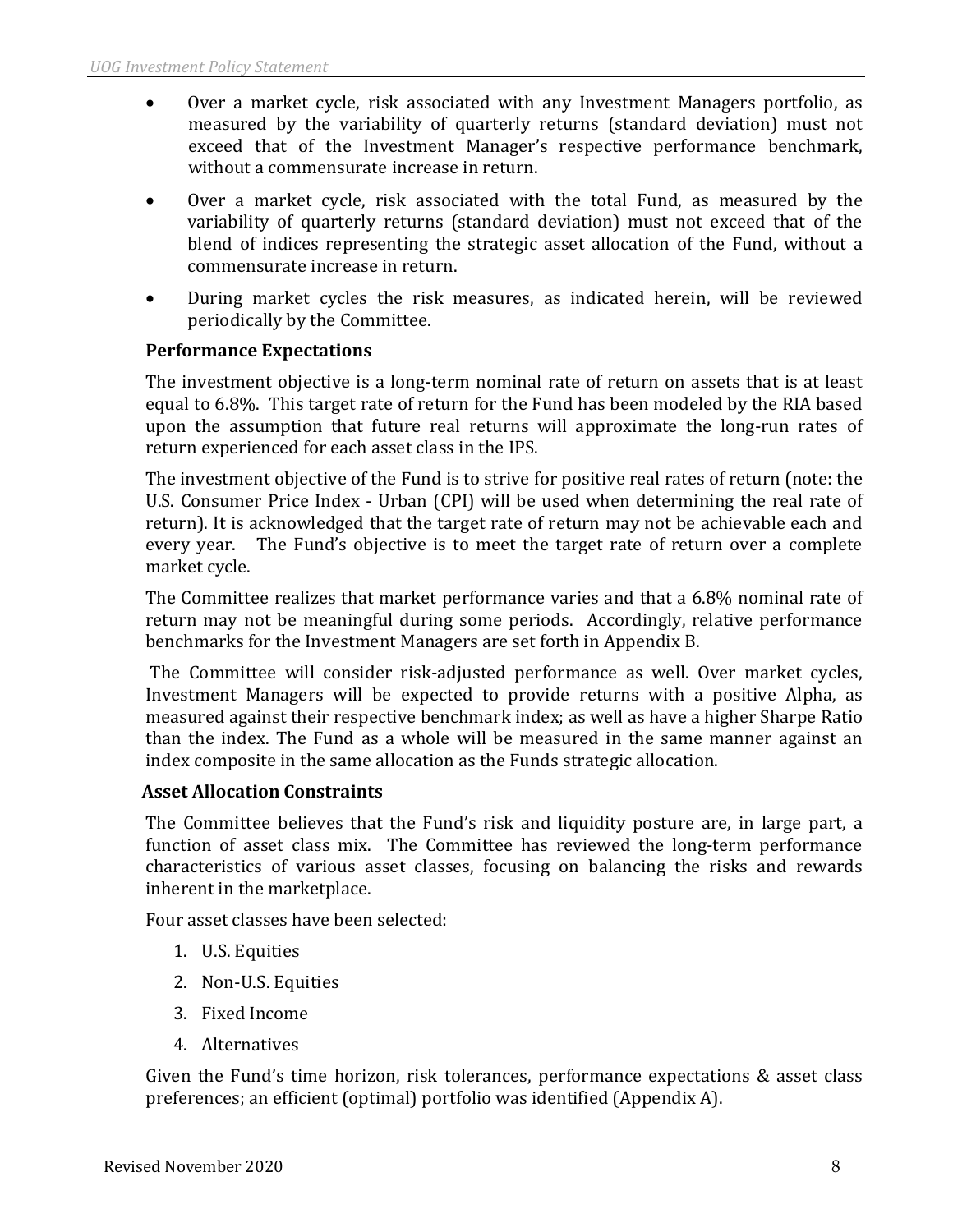## *Re-balancing of Strategic Allocation*

The percentage allocation to each broad-asset class may vary as much as plus or minus 10% of target. The Fund's asset allocation will be reviewed for compliance by the Committee after the end of each fiscal quarter. If, after a fiscal quarter end where any particular broad asset class is either above it's maximum limit, or below it's minimum limit, and the Committee has not taken any corrective action within sixty (60) days, a member of the Board of Regents Executive Committee will be consulted by the University's Vice President for Administration and Finance in the event that no response was made by the Committee Chair. After such consultation, the Vice President for Administration and Finance may direct the RIA to take action to rebalance within policy compliance (after first sending notification of pending action to the Committee), and they are held harmless for doing so.

When necessary and/or available, cash inflows/outflows will be deployed in a manner consistent with the strategic asset allocation of the Fund. The allocation of the Fund will be reviewed by the Committee quarterly.

When cash flows are insufficient to bring the Fund within the strategic allocation ranges, the Committee shall determine the appropriate course of action to be taken. The Investment Managers will then be instructed to execute such action required to bring the strategic allocation within the pre-specified ranges.

### **Custodial Credit Risk**

Custodial credit risk will be mitigated by requiring that: 1) All securities held in custody be protected by deposit insurance, bond, or pledged collateral; and 2) Securities held in custody be in the University's name or in the name of the University's custodian for the benefit of the University.

### **Ethics Guidelines**

The Regents, Committee and University employees are subject to the standards found in the University's Procurement Regulations, Chapter 11, Ethics in Public Contracting, in the performance of their duties under the Investment Policy Statement.

The Regents, Committee, University employees and RIA must avoid conflicts of interest and should be sensitive to even the appearance of a conflict. A conflict of interest occurs when outside activities or personal interests interfere, or appear to interfere, with the ability to objectively perform a job or act in the best interests of the University.

All financial, business and other activities must be lawful and free of conflicts or even the appearance of a conflict with the responsibilities to the University. If there are potential conflicts of interest or even if there is a possibility that a conflict may exist or appear to exist, it should be disclosed to the Committee in writing. All fiduciaries will annually acknowledge the University's ethics policies and agree to disclose any potential conflicts of interest accordingly.

# **VIII. SECURITIES GUIDELINES**

Every Investment Manager selected to manage Fund assets must adhere to the following guidelines.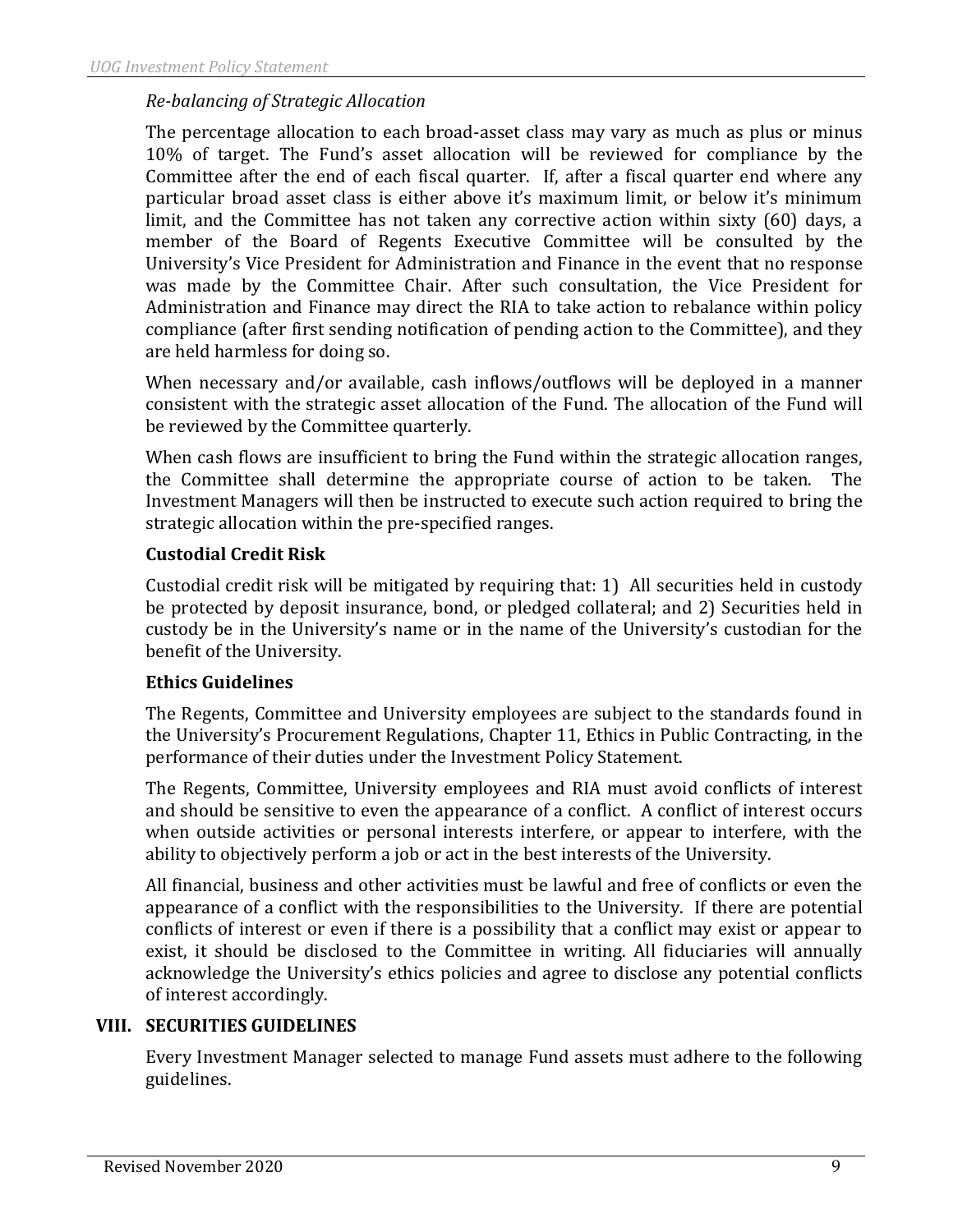# **General:**

- Any pertinent restrictions existing under the laws of Guam with respect to the Fund, that may exist now or in the future, will be the governing restriction.
- U.S. and non-U.S.: equities; ADRs (American Depository Receipts); convertible bonds; preferred stocks; fixed-income securities; mutual funds; and other asset classes deemed prudent by the Regents, are permissible investments.
- No individual security of any issuer, other than that of the United States Government, shall constitute more than 5% (at cost) of the Total Fund or 10% (at cost) of any Investment Manager's portfolio.
- No investment may be made in the securities of a single corporate entity in excess of 15% (at market) of any individual Investment Manager's portfolio, without prior Committee approval.
- Holdings of any issuer shall constitute no more than 5% of the outstanding securities of such issuer.
- Investments in a registered mutual fund managed by any Investment Manager is subject to the prior approval of the Committee.
- The following securities and transactions are not authorized without prior written Committee approval: letter stock and other unregistered securities; non-negotiable securities; commodities or other commodity contracts; options; futures; short sales; and margin transactions.
- As some of following investments may be in equities or mutual funds, the RIA will determine the appropriate asset class for reporting purposes, updating the Committee whenever a change in reporting occurs.

# **Core Fixed Income:**

- Except for high yield fixed income funds, all other fixed income securities held in the portfolio shall have a Moody's, Standard & Poor's and/or a Fitch's credit quality rating of no less than broad investment grade "BBB" or it's equivalent. U.S. Treasury and U.S. Government agencies, which are unrated securities, are qualified for inclusion in the portfolio and will be considered to be of the highest rating.
- No more than 20% of the market value of the portfolio shall be rated less than single "A" quality, unless the Investment Manager has specific prior written authorization from the Committee.
- Total portfolio quality (cap weighted) shall maintain an "A" minimum rating.

# **High Yield Fixed Income**

• Investments are authorized in High yield fixed income funds to include US and non-US-dollar-denominated securities carrying a below investment grade quality rating. High yield bonds carry a Moody's/Standard & Poor's credit quality rating of Ba1/BB+ or lower.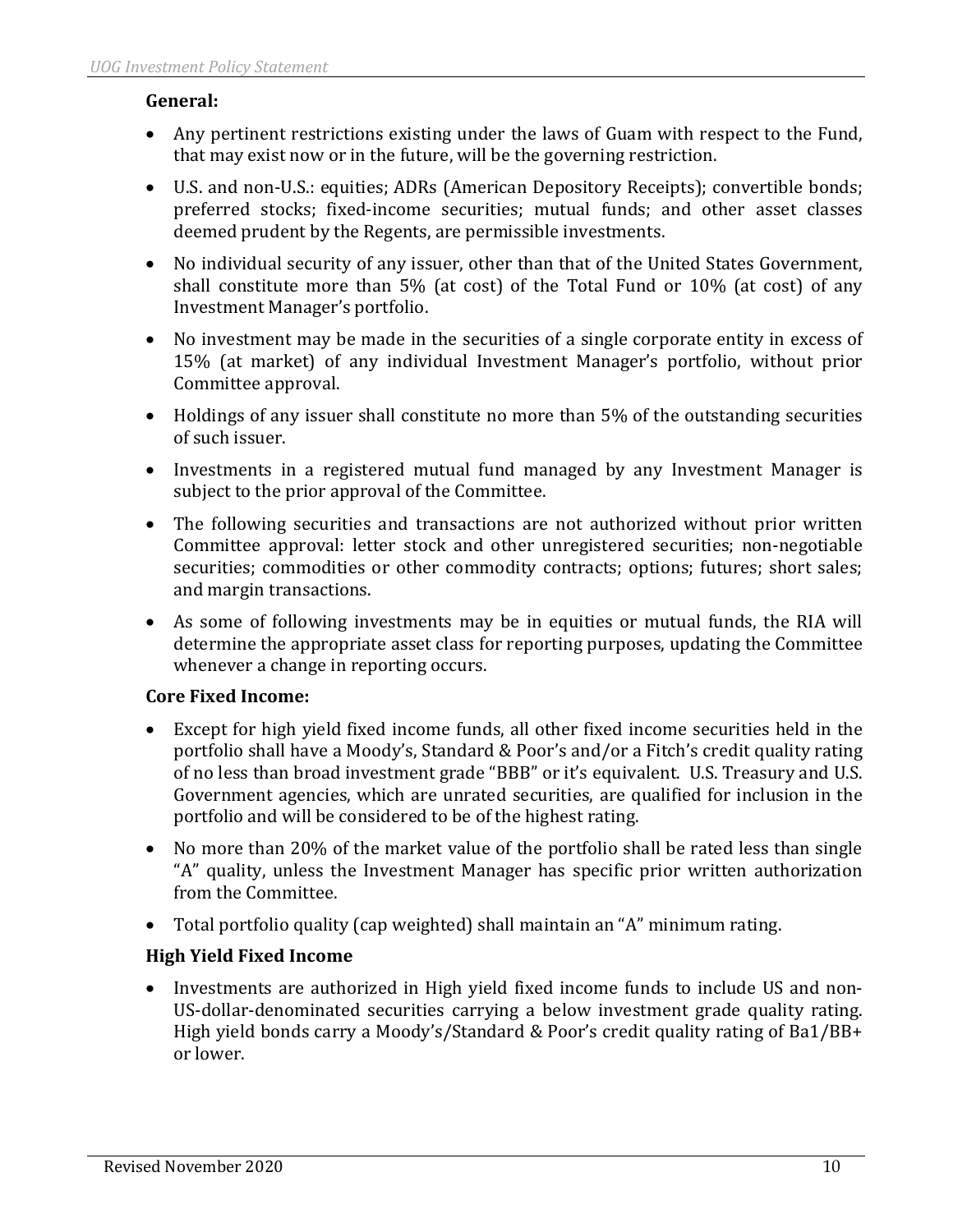# **Equities:**

- Consistent with the desire to maintain broad diversification, allocations to any economic or industry sector should not be excessive.
- Equity holdings shall be restricted to readily marketable securities of corporations that are actively traded on the major exchanges and over the counter.
- The Investment Managers shall have the discretion to invest a portion of the assets in cash reserves when they deem appropriate. However, the Investment •Managers will be evaluated against their peers on the performance of the total funds under their direct management.
- Common stock and preferred stock of any institution or entity created or existing under the laws of the United States or any other country are permissible investments.

# **Cash/Cash Equivalents:**

- Cash equivalent reserves shall consist of cash instruments having a quality rating of A-1, P-1 or their equivalent. U.S. Treasury and Agency securities, Bankers Acceptances, Certificates of Deposit (CD), and Collateralized Repurchase Agreements are also acceptable investment vehicles.
- Custodial Sweep Accounts must be, in the judgment of the Investment Managers, of credit quality equal or superior to the standards described above.
- CD's must be issued by FDIC insured institutions. Deposits in institutions with less than \$10,000,000 in assets may not be made in excess of prevailing FDIC insurance limits unless it is fully collateralized by U.S. Treasury Securities.
- No single issue shall have a maturity of greater than two (2) years.
- Custodial Sweep Account portfolios must have an average maturity of less than one (1) year.

# **Real Estate Investment Trusts (REITS):**

• Investments in REITS are authorized that represent ownership interests in commercial real estate properties, including office buildings, apartment buildings, hotels, and shopping centers. They may also include publicly traded companies engaged in the ownership, development, and/or management of real estate.

# **Non-Traditional/Alternative Investments:**

- Definition: Non-Traditional/Alternative Investments are often structured as private investments and are generally formed as limited partnerships or limited liability companies and, in many cases, organized in low or no tax jurisdictions. The managers of these investments generally are allowed to operate with greater flexibility than most traditional investment managers and their compensation usually includes substantial performance incentives.
- Objective: Investment in alternatives may be considered by this organization within the context of an overall investment plan. The objective of such investments will be to seek to diversify the portfolio, complementing traditional equity and fixed-income investments and improving the overall performance consistency of the portfolio. It is acknowledged that there is no guarantee that this objective will be realized.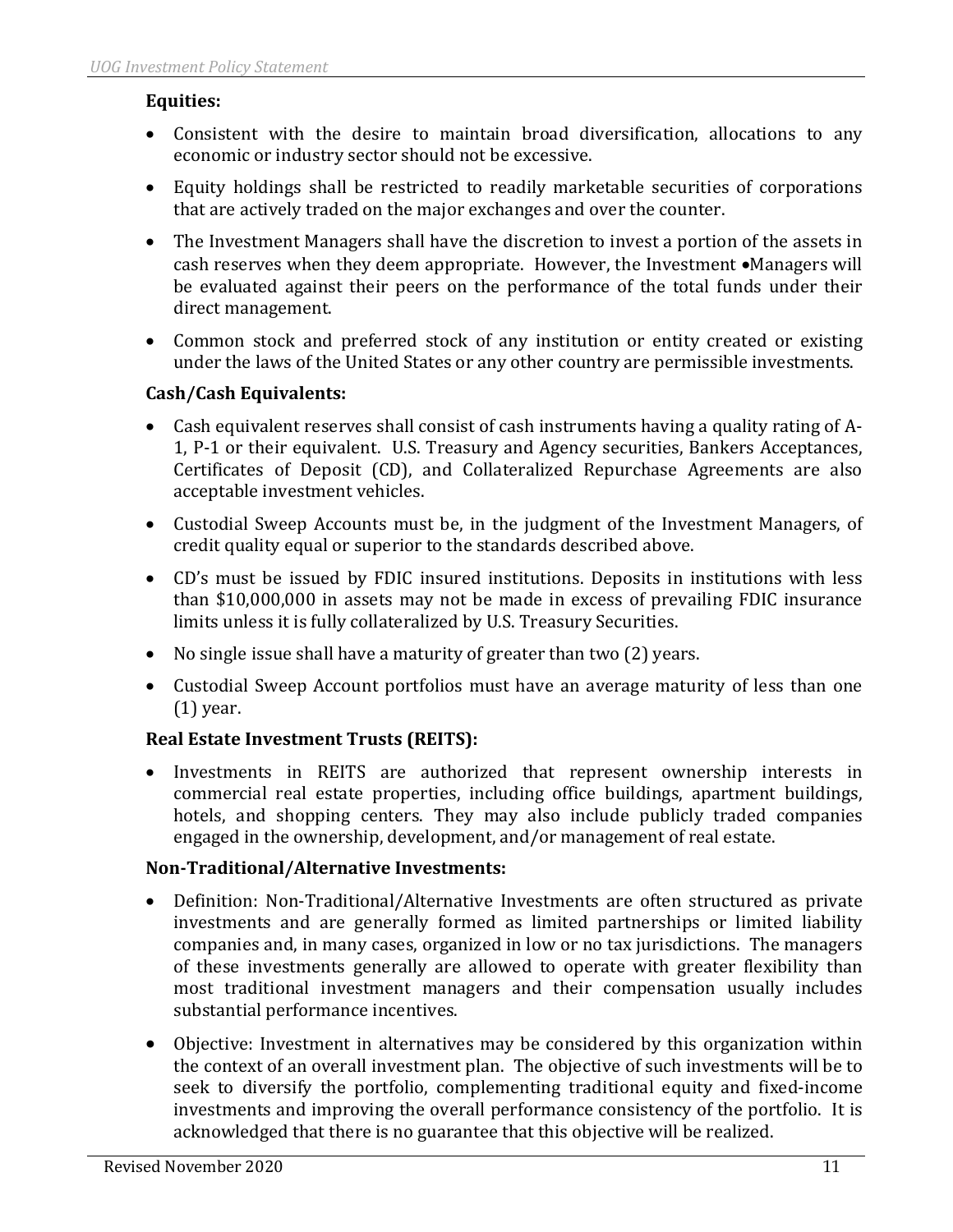- Transparency and Liquidity: It is acknowledged that these investments are less transparent than traditional investments and that liquidity in such investments is usually significantly limited. Liquidity constraints, including lockup provisions and redemption or withdrawal fees, must be taken into consideration when making allocations to such investments.
- Allowable Strategies: Since alternative investments generally seek to provide diversification by investing in strategies that do not correlate directly with traditional equity and/or fixed-income investments, investments strategies may include, but are not limited to, the following:
	- o Statistical Arbitrage
	- o Distress Securities
	- o Bayesian Modeling
	- o Merger Arbitrage
	- o Momentum Trading
	- o Fixed Income Arbitrage
	- o Debt/Equity Financing
	- o Equity Long/Short
	- o Leveraged Buyouts

o Mezzanine Debt

o Venture Capital

o Short Selling

- o Commodities and Futures
- o Equity Market Neutral
- o Structured Credit Products
- o Convertible Arbitrage
- o Infrastructure
- o Real Estate (Public & Private)

o Global macro

The foregoing allowable strategies may be pursued in any manner including through collective investment vehicles such as hedge funds, funds of hedge funds, private equity (i.e. LBO, Venture, Mezzanine Debt, etc.) funds and funds of funds, real estate funds and funds of funds, commodity pools, and structured credit products such as equity CDOs.

- Allowable Investments: The above referenced strategies may include, but are not limited to, investments (directly or indirectly) in the following: common and preferred stocks, options, warrants, convertible securities, foreign securities, foreign currencies, commodities, commodity futures, financial futures, derivatives, mortgage-backed and mortgage-related securities, real estate, bonds (both investment-grade and non-investment-grade, including high-yield debt, distressed or other securities) and other assets. Strategies may utilize short-selling and leverage.
- Risk Acknowledgement: The Regents and the Committee acknowledge that: (1) alternative investments can be highly illiquid and may engage in leveraging and other speculative investment practices, which may involve volatility of returns and significant risk of loss, including the potential for loss of the principal invested; (2) that there is no secondary market currently available for interests in most alternative investments and that there may be restrictions imposed by the fund on transferring such interests as stated in the fund's private placement memorandum or prospectus; (3) that investing in alternative investments is only suitable for experienced and sophisticated investors who are willing to bear the high economic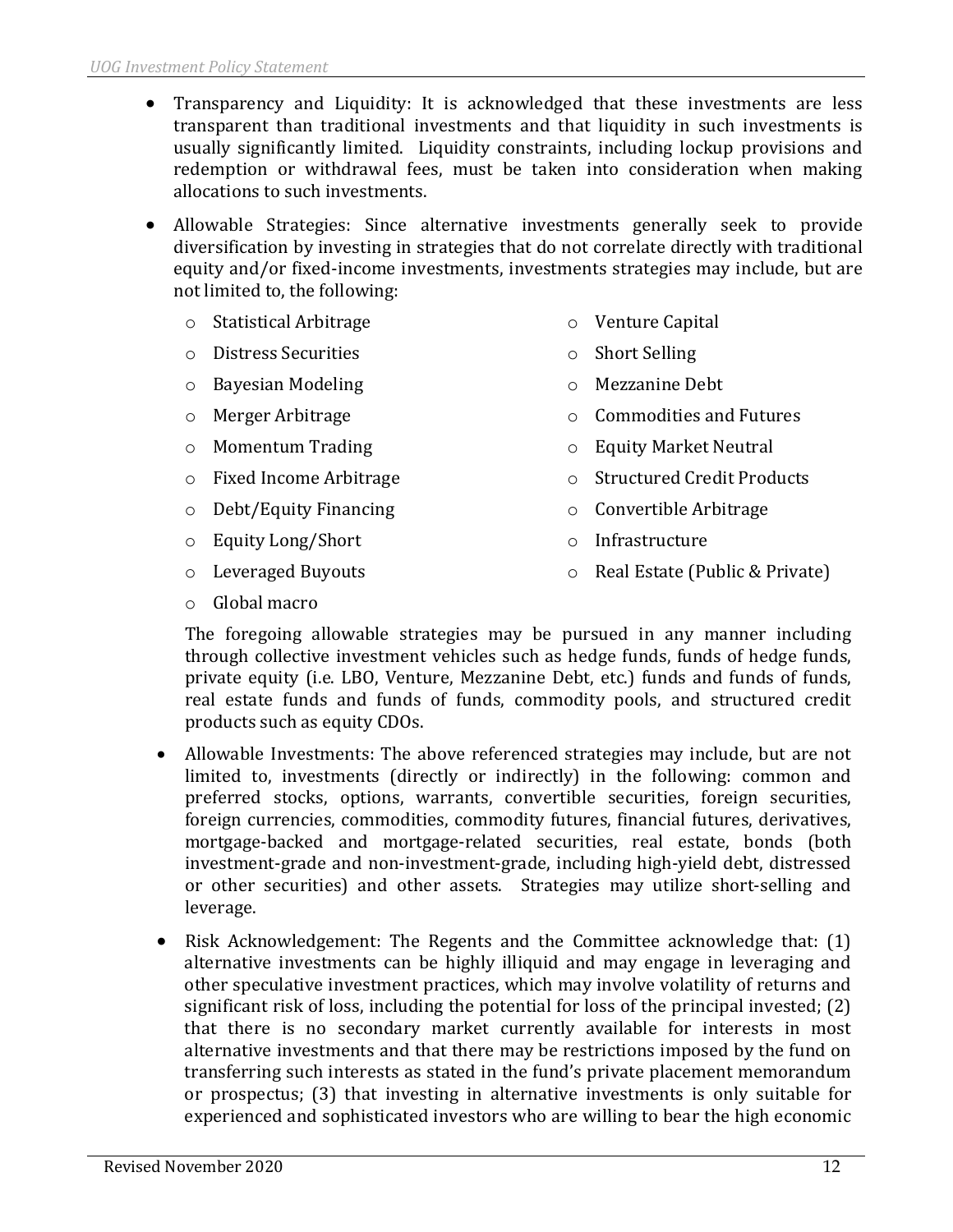risks of the investment and that this organization qualifies as such an investor; (4) that it will carefully review and consider all potential risks before investing including the following specific risks:

- $\circ$  loss of all or a substantial portion of the investment due to leveraging, shortselling, or other speculative practices;
- o lack of liquidity as there may be no secondary market for the investments;
- o volatility of returns;
- o restrictions on transferring interests in the investments;
- o potential lack of diversification and resulting higher risk due to concentration of trading authority when a single advisor is utilized;
- o absence of information regarding valuations and pricing;
- o less regulation and higher fees than mutual funds, and
- o Investment advisor risk

## **IX. SELECTION OF INVESTMENT MANAGERS**

The Committee, with the assistance of the RIA, will select appropriate investment managers to manage Fund assets. Investment Managers selected will execute written contracts with the University or the RIA, particularly where the RIA has a master contract with Investment Managers, whereby they can be retained by the University at preferential fees and at substantially reduced minimums. The University may subcontract with them through its contract with the RIA. Investment Managers must meet the following minimum criteria:

- Be a bank, insurance company, investment management company, or investment adviser as defined by the Investment Advisers Act of 1940.
- Must claim compliance to GIPS® standards and provide independent verification by a qualified third-party verifier.
- Provide historical quarterly performance numbers calculated on a time-weighted basis, based on a composite of all fully discretionary accounts of similar investment.
- Provide detailed information on the history of the firm, key personnel, key clients, fee schedule, and support personnel.
- Clearly articulate the investment strategy that will be followed and document that the strategy has been successfully adhered to over time.
- Must have been continuously engaged as an investment manager for five (5) or more years.
- Must have at least two hundred million dollars under management.
- Assets that are to be placed in an investment management organization shall not exceed 20% of the organization's total asset under management.
- Selected firms shall have no outstanding legal judgments or past judgments, which may reflect negatively upon the firm.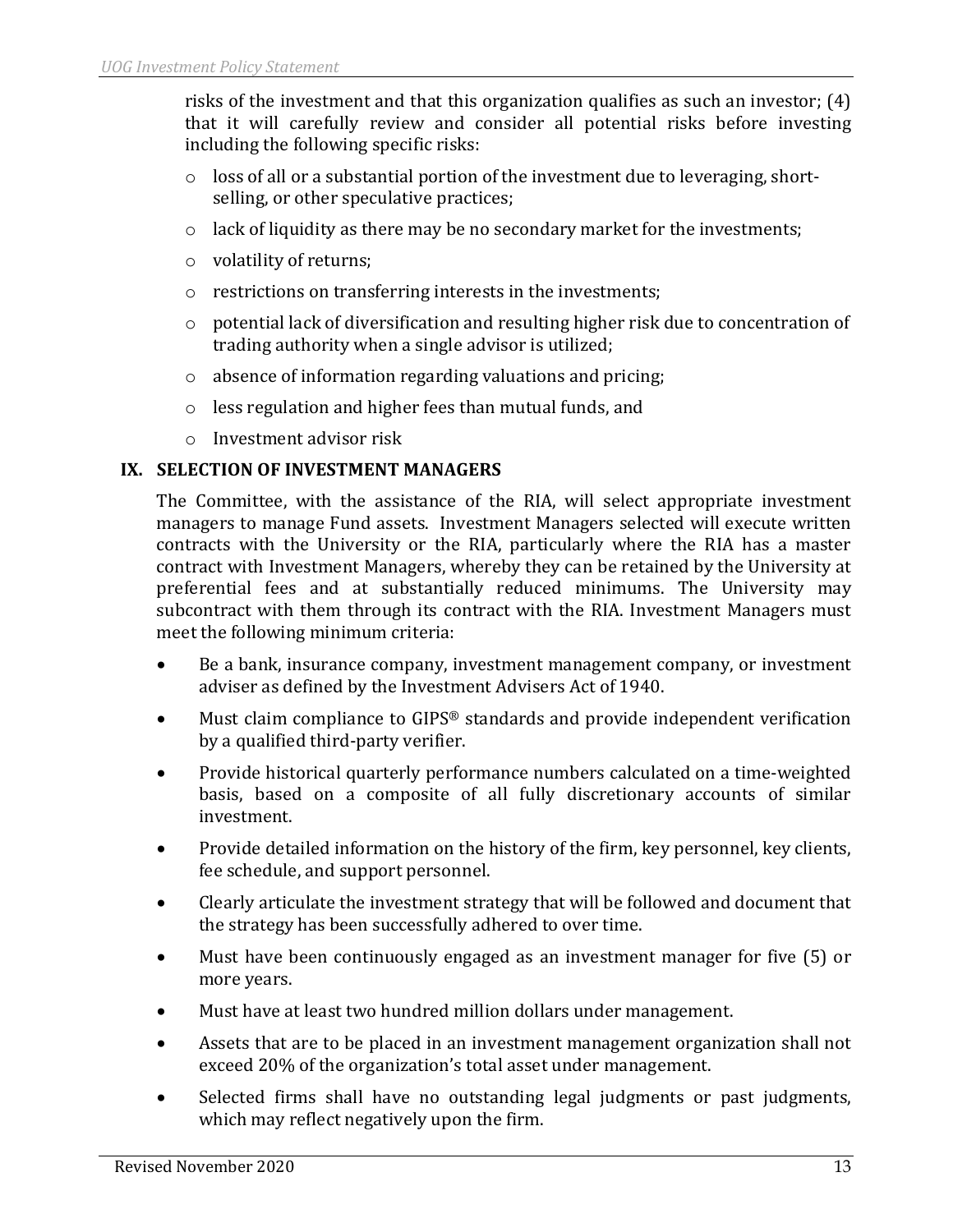• Preferred if manager is a signatory of the United Nations Principles for Responsible Investment (UN – PRI)

The University's relationship with the Investments Mangers will be subject to ongoing periodic review, benchmarked against the criteria set forth in the IPS. The term of the relationships will be at the discretion of the Committee, as they deem necessary. It is noted that having fixed or arbitrary time frames may lead to Investment Manager behavior that is not necessarily driven by the best interests of the University.

# **X. SELECTION OF REGISTERED INVESTMENT ADVISOR**

The Committee will select an appropriate, registered investment management consulting firm as a Registered Investment Advisor ("RIA") to assist in the prudent investment and monitoring of the Fund. The RIA selected will execute a written contract with the University. The RIA must meet the following minimum criteria:

- The RIA must be a Registered Investment Advisor (RIA) registered with the Securities Exchange Commission.
- Consultants must be recognized as expert in Investment Management Consulting, with an emphasis in institutional/endowment funds and must be able to provide unbiased fiduciary and financial advice.
- Consultants must demonstrate experience in the breadth and depth of their professional staff. The specific individual providing advice to the Fund must provide evidence of specialized training in the field of Investment Management Consulting, such as the Certified Investment Management Analyst (CIMA) designation, or its equivalent.
- The specific individual providing advice to the Fund shall not have any awards or judgments against him or her either by the Securities Exchange Commission (SEC) or National Association of Securities Dealers (NASD).
- RIA must maintain its own independent investment manager database and have its own investment manager due diligence capabilities, as well as its own investment performance monitoring system to ensure quality and accuracy of data and which tasks should not have to be either subcontracted out or purchased from third party vendors.

The University's relationship with the RIA will be subject to ongoing and annual review, benchmarked against the criteria set forth in the IPS. The term of the relationship will be at the discretion of the Committee, as they deem necessary. It is noted that having fixed or arbitrary time frames may lead to RIA behavior that is not necessarily driven by the best interests of the University.

# **XI. SELECTION OF SECURITIES CUSTODIAN**

The Committee with RIA advice will select an appropriate securities custodian ("Custodian") to safe keep Fund assets and to provide timely reporting of assets and activity. The Custodian must meet the following minimum criteria:

• Must be a U.S financial institution regulated by the Federal Reserve, a state banking authority, the Comptroller of the Currency or the appropriate equivalent, depending upon the nature of the given institution.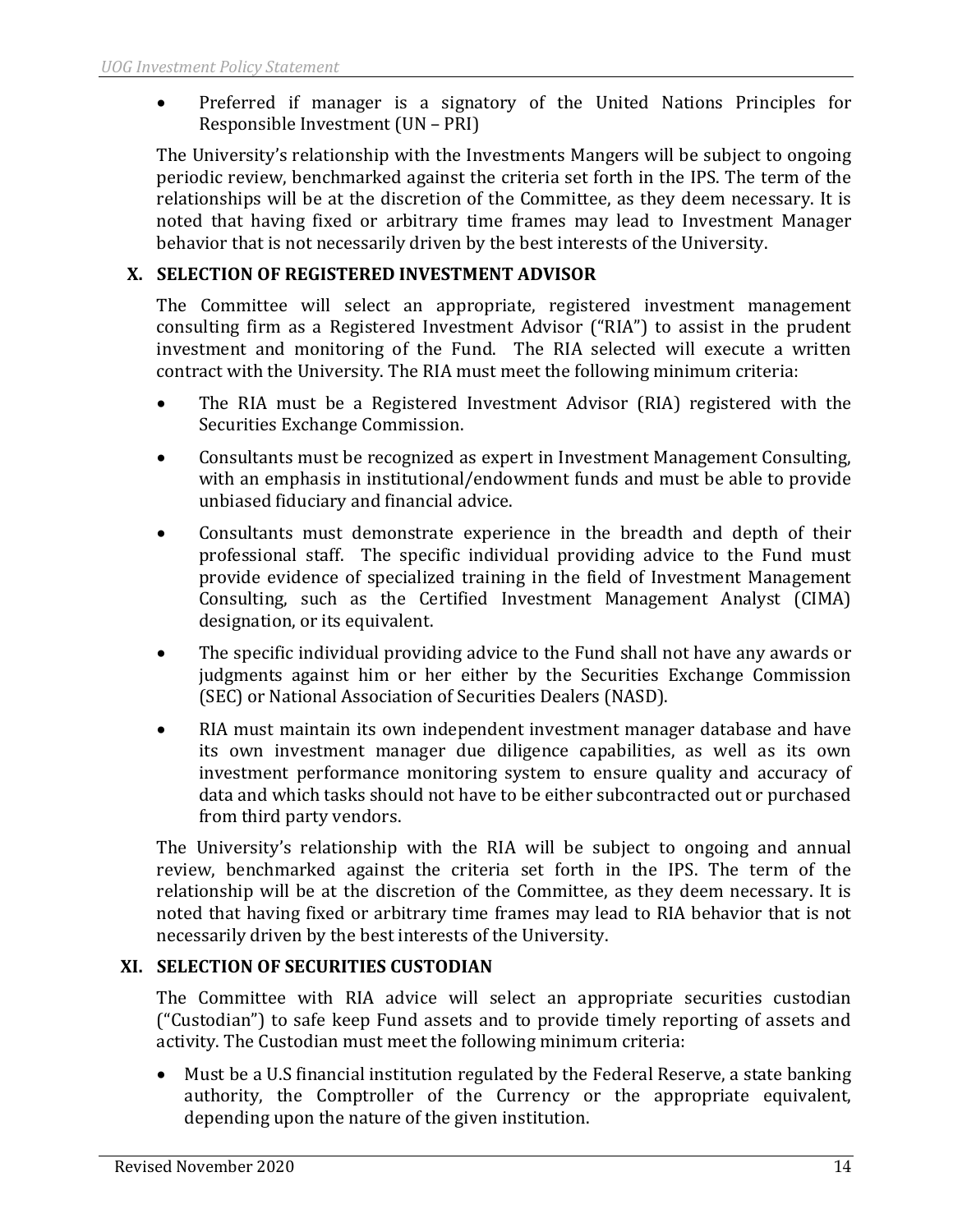- Must have a minimum net worth in excess of \$1 billion.
- Must have direct access to the Depositary Trust Company I.D. System.
- Must have at least 10 years experience as a custodian of similar funds.
- Must have at least \$1 billion in custodial assets.
- Must offer electronic access to account information, to include statements.

## **XII. CONTROL PROCEDURES**

## **Duties and Responsibilities of the Investment Managers**

The duties and responsibilities of each Investment Manager retained include:

- Exercising investment discretion over the Fund assets under its care and control in accordance with the IPS objectives and guidelines set forth herein.
- Promptly informing the Committee in writing, all significant or material matters pertaining to the investment of Fund assets, including, but not limited to: investment strategy; portfolio structure; tactical approaches; ownership; organizational structure; financial condition; professional staff; and, any material, legal or regulatory agency proceedings affecting the firm.
- Promptly voting all proxies and related actions in a manner consistent with the long-term interests and objectives of the Fund set forth herein.
- Utilize the same care, skill, prudence and due diligence under the circumstances then prevailing that experienced, investment professionals acting in a like capacity and fully familiar with such matters would use in like activities for like funds with like aims in accordance and compliance with all applicable laws, rules and regulations from local, state and federal entities as it pertains to fiduciary duties and responsibilities.
- Acknowledge, and agree in writing to, their fiduciary responsibility.
- If part of the UN PRI, provide a current year PRI Transparency Report.

# **Duties and Responsibilities of the Registered Investment Advisor**

The duties and responsibilities of the RIA retained by the Committee include, but are not limited to, the following:

- Assist in with the development of investment strategies for Fund's assets
- Analyze existing investments
- Assist with asset allocation
- Select relevant performance benchmarks for each investment management style, updating Appendix B as needed in consultation with the Committee
- Assist in the IPS development/ongoing review
- Recommend replacement of Investment Managers when warranted by qualitative or quantitative factors set forth herein
- Provide investment manager search services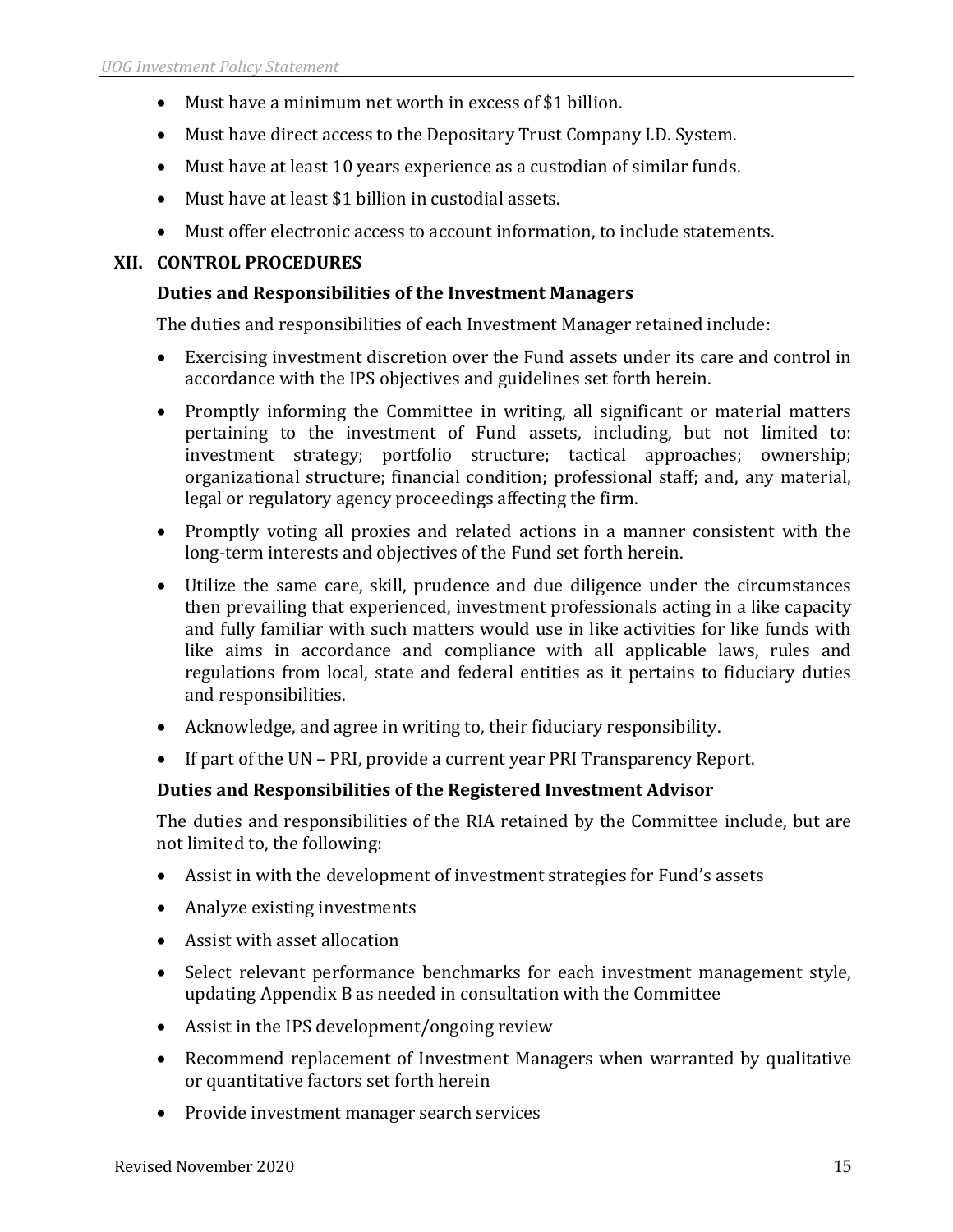- Monitor the performance of Fund assets and Investment Managers to include reporting against relevant performance benchmarks
- Report on Investment Managers' adherence to the IPS guidelines
- Provide educational forms, as requested
- Provide quarterly on-site reviews
- Assist with special projects.

### **Duties and Responsibilities of the Securities Custodian**

The duties and responsibilities of the Custodian include, but are not limited to, the following:

- Keep safe assets entrusted to the care of the Custodian;
- Collect, and credit, on a timely basis, all income due to the Fund;
- Provide on a timely basis, monthly accounting statements for all Fund accounts;
- Provide web access to all account information, including activity and statements.

### **Performance Objectives**

Investment performance will be reviewed at least quarterly to determine the continued feasibility of achieving the investment objectives and the appropriateness of the IPS for achieving those objectives. It is not expected that the IPS will change frequently. In particular, short-term changes in the financial markets should not require adjustments to the IPS.

### **Monitoring of the Registered Investment Advisor**

On a timely basis, but not less than once a year at the end of each fiscal year, the Committee will meet concerning:

- RIA's adherence to the IPS guidelines and applicable laws
- Consultants continuing qualifications per IPS requirements
- Material changes in the RIA's organization and/or personnel
- Timeliness, completeness and accuracy of reporting
- Review of RIA relative to advice given in regards to investment strategy development, asset allocation & Investment Manager selection/replacement.
- Quality of educational programs, quarterly reviews and special projects
- Fees paid.

### **Monitoring of Investment Managers**

On a timely basis, but not less than four times a year, the Committee will meet concerning:

- Investment Manager's adherence to the IPS guidelines and applicable laws
- Material changes in the Investment Managers' organization, investment philosophy and/or personnel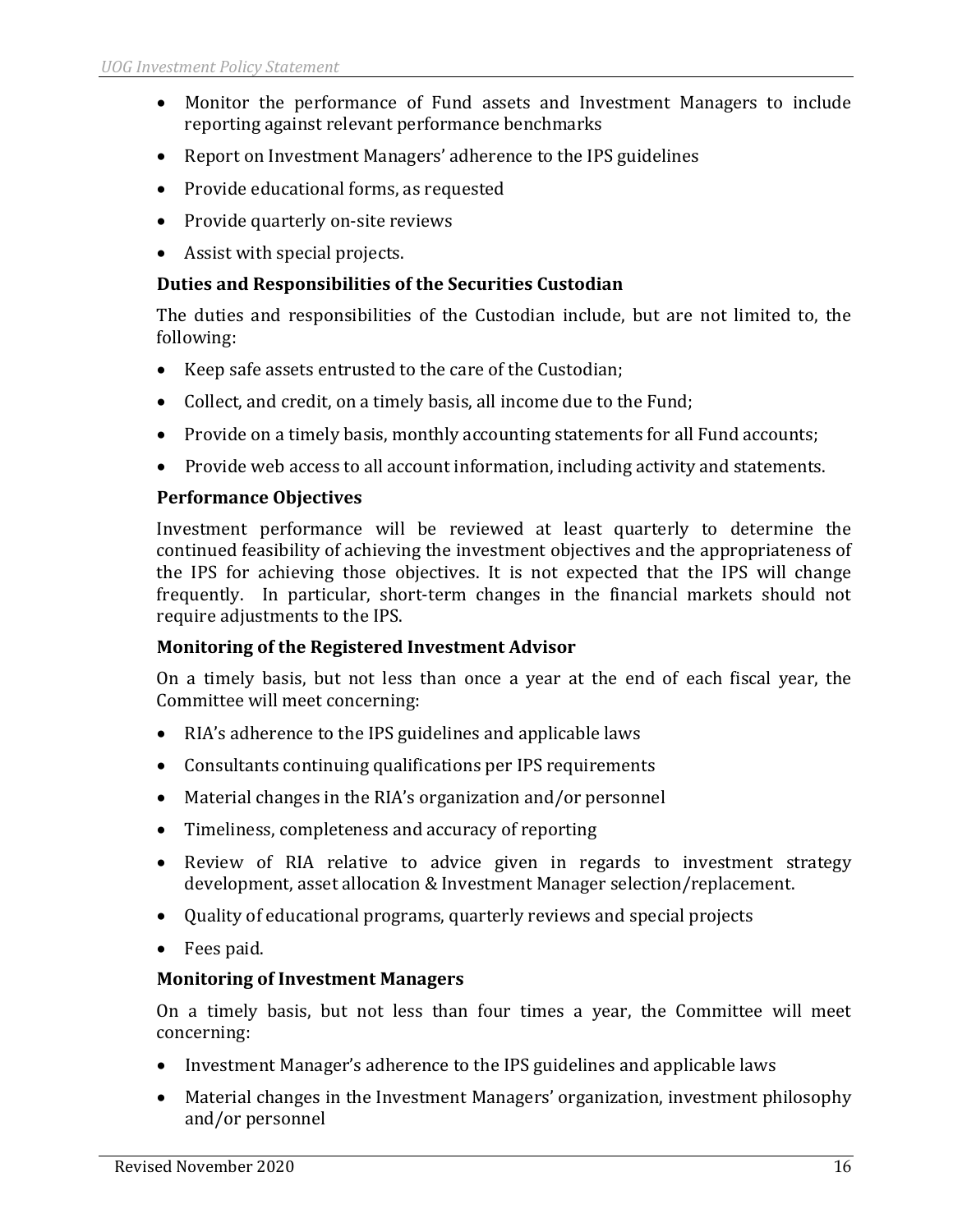- Review of Investment Manager performance relative to the established performance benchmarks
- Fees paid.

The appropriate performance benchmarks are detailed under each Investment Manager's specific objectives and guidelines as presented in Appendix B.

## *Performance Measurement Periods*

The measurement period for complete evaluation will be cumulative annual periods and complete market cycles. Market cycles will be loosely defined as periods of at least two consecutive quarters of rising stock prices/interest rates or two consecutive quarters of declining stock prices/interest rates.

Quarterly performance will be evaluated to test progress toward the attainment of longer-term targets. It is understood that there are likely to be short-term periods during which performance deviates from market indices. During such times, greater emphasis shall be placed on *peer*-performance comparisons with investment managers employing similar styles.

The Committee will utilize the services of the RIA to assist in their evaluation and complete performance measurement duties.

The performance of the Fund's Investment Managers will be monitored on an ongoing basis and it is at the Committee's discretion to take corrective action by placing an Investment Manager on a "Watch List", or terminating an Investment Manager, if they deem it appropriate at any time.

### *Watch List*

The Consultant shall maintain a Watch List, which provides a means to communicate developments of potential concern. Placement on the Watch List initiates a probationary period that allows time to better assess the effects — negative or positive — stemming from the development in question. Upon placement on the Watch List, the Committee may notify the Investment Manager in writing and may require a countersignature upon receipt upon inception of Watch List notification.

The Committee, with the assistance of the Consultant, will attempt to resolve Watch List assignments as soon as possible. These attempts are balanced with a goal of making more informed judgments that are consistent with maintaining a long-term investment perspective.

More common reasons for Watch List assignments include:

- Major ownership changes
- Significant firm and/or product asset declines
- Excessive asset growth in products with limited capacity
- Concerns regarding changes to key service providers
- Professional turnover
- Notably altered incentive structures for key professionals
- Questionable changes in investment decision-making authority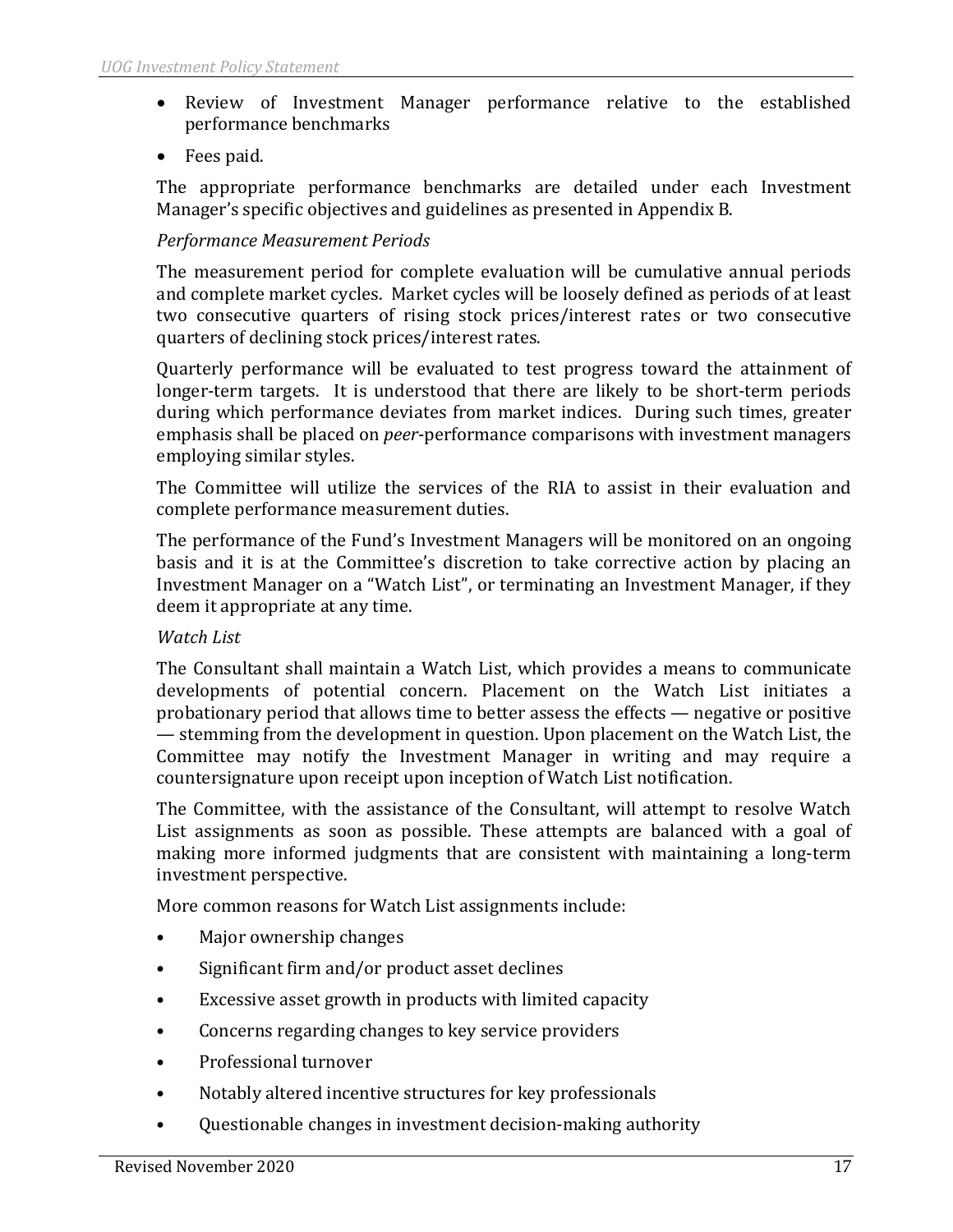- Material changes in investment approach
- Extended period of unexplainable or unanticipated relative underperformance

If the Investment Manager improves and satisfies the concerns over a reasonable time period (often 6 months to 18 months) the Investment Manager is upgraded off of the Watch List. For example, if Watch is caused by two to three years of underperformance, combined by excessive analyst turnover, performance improvement and personnel stability can cause the upgrade, and vice versa. If concerns are not satisfied, the Committee will terminate the Investment Manager, or if not, provide in Board Minutes, the rationale for not terminating the Investment Manager.

# *Termination*

The Committee may replace an Investment Manager at any time for any reason the Board deems appropriate and in the long-term best interest of the fund, including, but not limited to:

- Failure to meet investment goals delineated herein.
- Deviations from permitted investments listed herein.
- Failure to adhere to stated investment philosophy and style.
- Violating applicable laws and regulations. Special emphasis will be placed upon adherence to "best price and execution" guidelines as well as adherence to the "Prudent Expert Rule".
- For any other reason the Committee deems appropriate and in the long-term best interest of the Fund.

It is the Committee's policy that if the need arises to replace an investment manager, a notice will be placed in appropriate publications soliciting proposals from qualified investment managers. The Board, in conjunction with its investment consultant, will develop the credentials and qualifications desired to be able to evaluate the responding managers.

# **Safe Harbor**

As the University's investment decisions are committee-directed, five generally recognized "safe harbor" requirements will be followed:

- Investment decisions must be delegated to a "prudent expert(s)" (registered investment adviser [including mutual funds], bank or insurance company).
- The Committee must demonstrate that the prudent expert(s) was selected by following a due diligence process.
- The prudent expert(s) must be given discretion over the assets.
- The prudent expert(s) must acknowledge their co-fiduciary status in writing (mutual funds are exempted from this requirement – the prospectus is deemed to serve as the fund's fiduciary acknowledgement).
- The Investment Committee must monitor the activities of the prudent expert(s) to ensure that the expert(s) is properly performing the agreed upon tasks using the agreed upon criteria.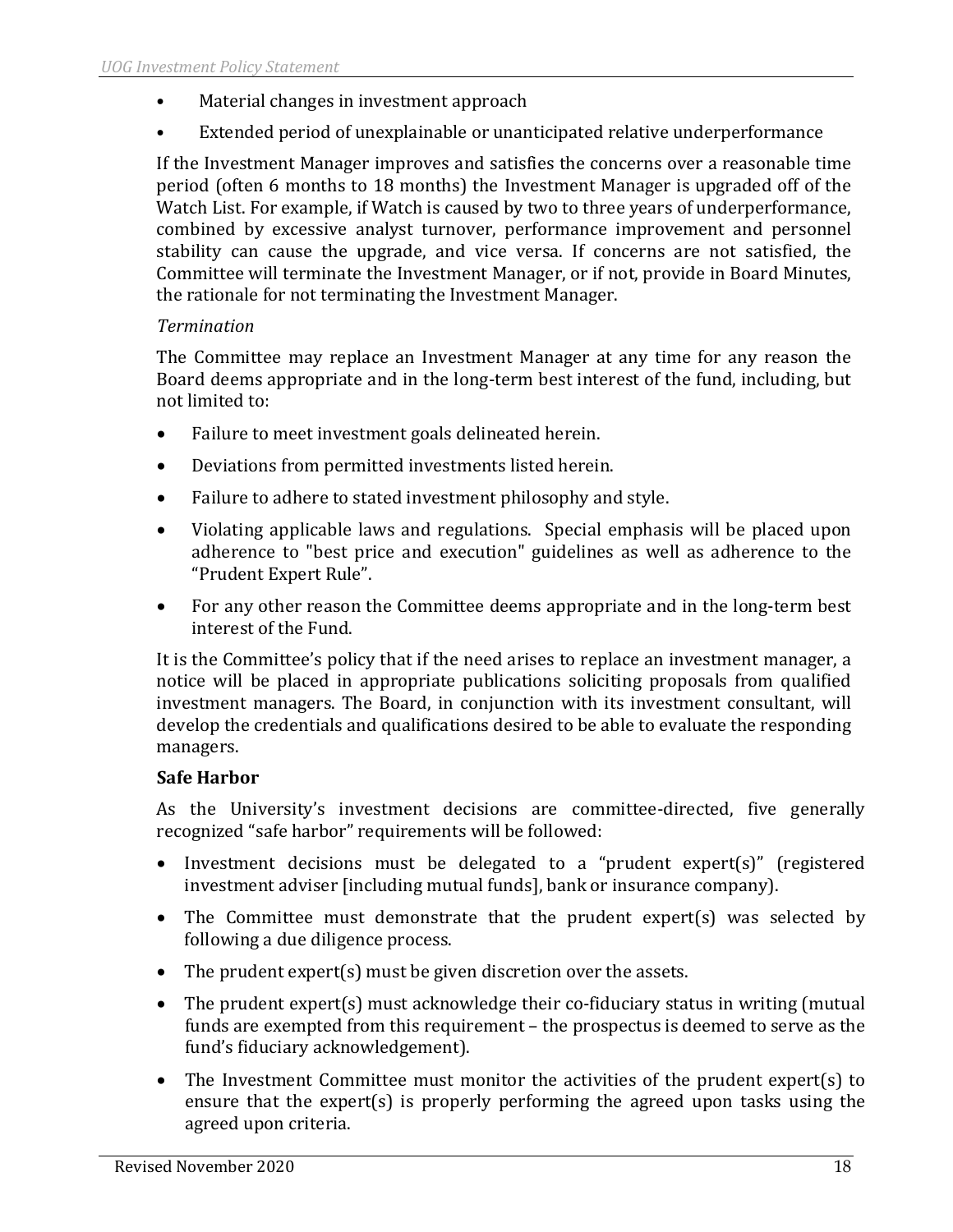# **Monitoring of Fiduciary Responsibilities and Prudent Practices**

On a timely basis, but not less than once a year, the Committee will meet to address:

- Appropriate policies and procedures are in place to address all fiduciary obligations;
- Policies and procedures are effectively implemented and maintained
- The IPS is up-to-date.

The Committee will utilize the services of an AIF® certified consultant to assist in their evaluation. This role will fall to the Vice President for Administration and Finance when so qualified. The consultant shall not be an employee of a financial services provider to the University.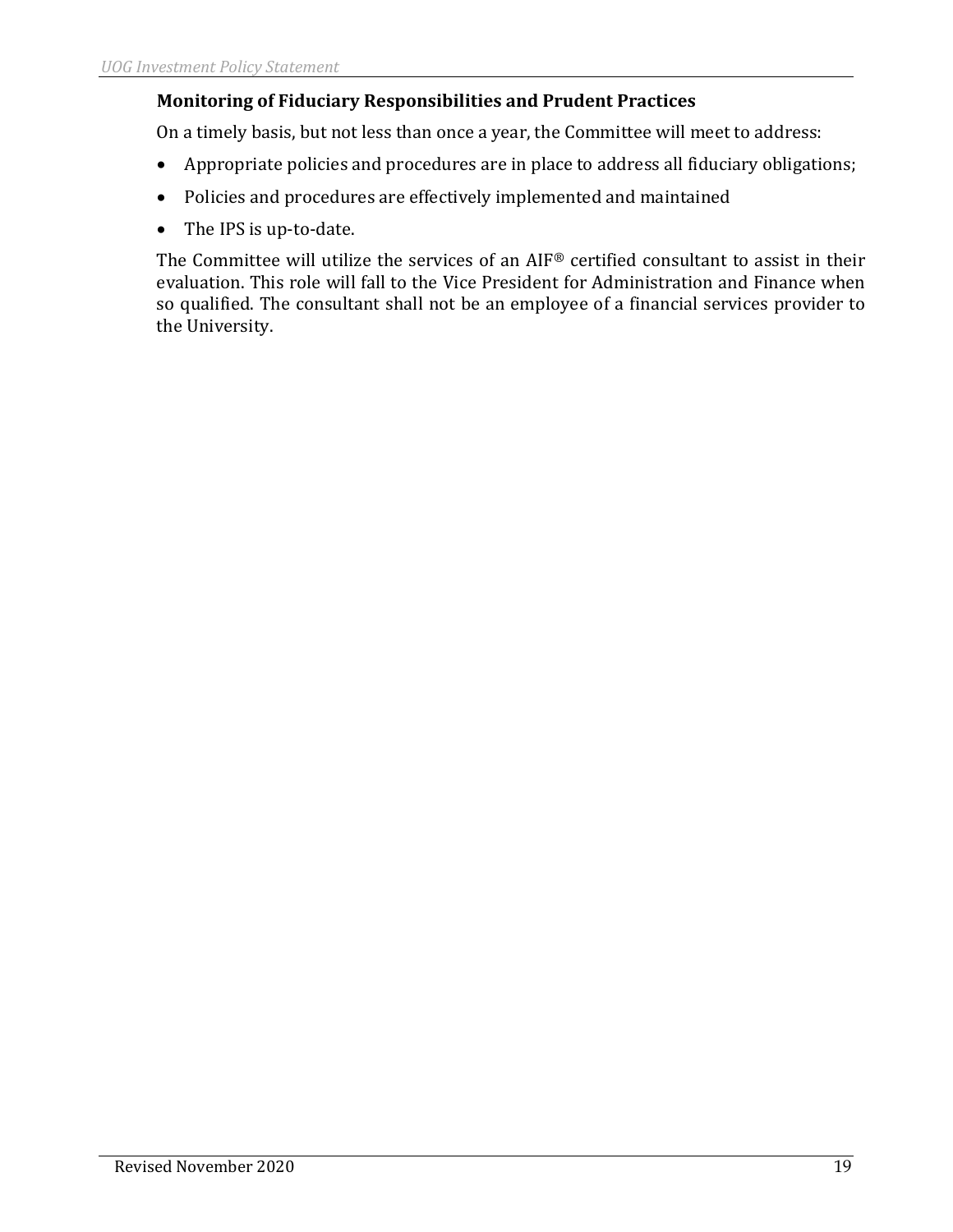# **University of Guam Investment Policy Statement - Appendix A**

# **Asset Allocation Review and Optimization Analysis**

Based on formal asset allocation studies conducted in 1994, 1997, 2003, 2008, 2011, 2014, 2016, 2019 & 2020 the Regents and Committee, with the assistance from the Fund's RIA, identified an optimal broad asset class mix based on the Fund's time horizon, risk tolerances, performance expectations, and asset class preferences.

The Committee further augmented the diversification of the Fund by implementing the strategic asset allocation with complementary styles of asset management. The Committee has reviewed the characteristics of various styles of investment management, focusing on balancing the risks and rewards of style behavior. The Committee specifically noted how investment styles go in and out of favor and the Committee understands the prudence of diversifying among several styles of investment management.

|                                  | <b>Lower Limit</b> | <b>Strategic Allocation</b> | <b>Upper Limit</b> |
|----------------------------------|--------------------|-----------------------------|--------------------|
| <b>US Equities</b>               | 20%                | 30%                         | 40%                |
| Large Cap Growth                 |                    | 10%                         |                    |
| Large Cap Value                  |                    | 10%                         |                    |
| Mid Cap Value                    |                    | 2.5%                        |                    |
| Mid Cap Growth                   |                    | 2.5%                        |                    |
| Small Cap Value                  |                    | 2.5%                        |                    |
| Small Cap Growth                 |                    | 2.5%                        |                    |
| <b>Non-U.S. Equities</b>         | 7.5%               | 20%                         | 27.5%              |
| Developed Markets Value          |                    | 10%                         |                    |
| Developed Markets Growth         |                    | 10%                         |                    |
| <b>Fixed Income</b>              | 20%                | 30%                         | 40%                |
| U.S. Core/ Intermediate          |                    | 20%                         |                    |
| U.S. High Yield                  |                    | 5%                          |                    |
| Non-U.S.                         |                    | 5%                          |                    |
| <b>Alternatives</b>              | 10%                | 20%                         | 30%                |
| <b>U.S. REITS</b>                |                    | 7.5%                        |                    |
| <b>Low Duration Fixed Income</b> |                    | 5%                          |                    |
| Global Listed Infrastructure     |                    | 5%                          |                    |
| <b>Private Markets</b>           |                    | 2.5%                        |                    |

The following strategic asset allocation for the Fund was selected: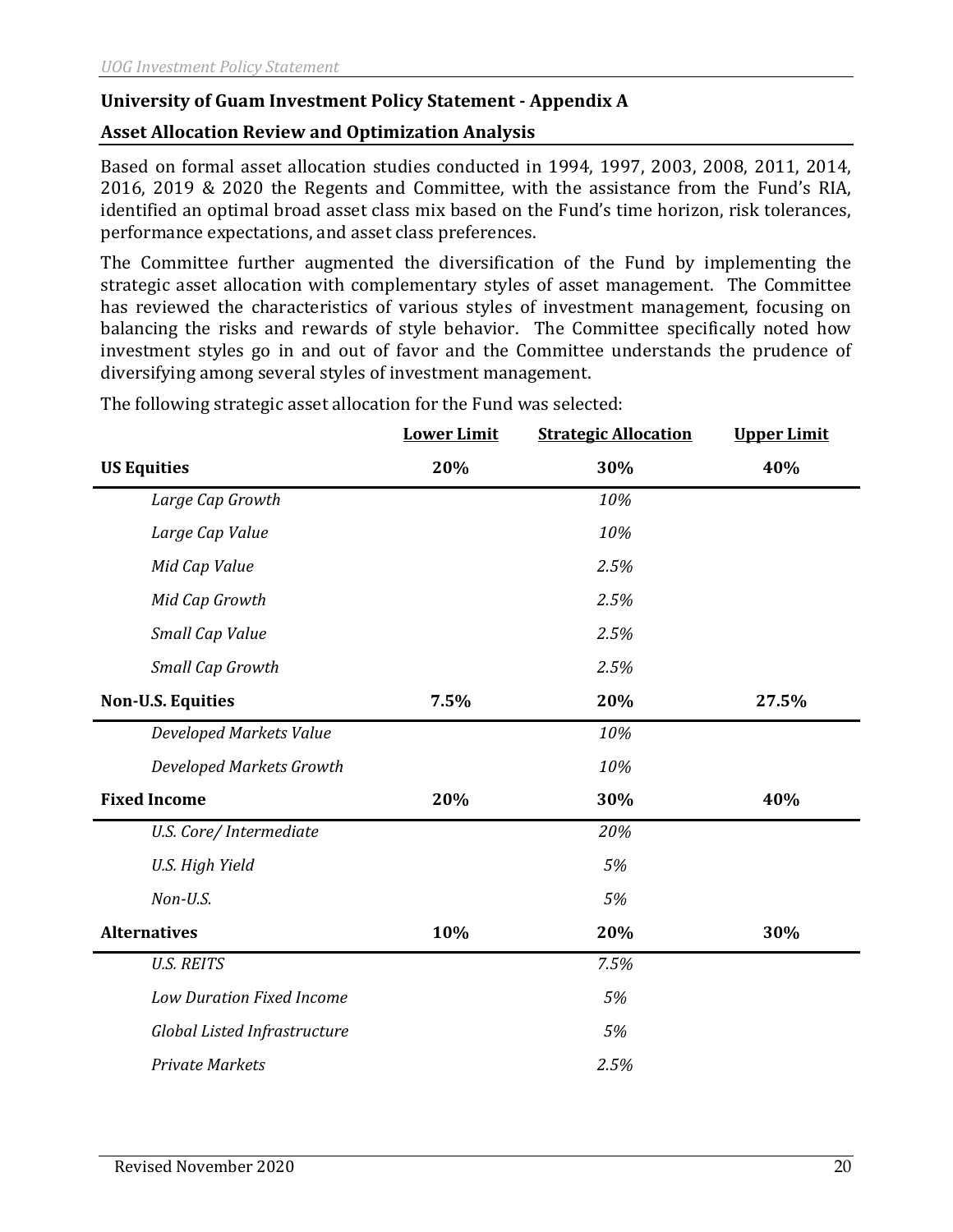# **Scenario Assumptions**

|                                    |               |              |       | <b>CONSTRAINTS</b> |
|------------------------------------|---------------|--------------|-------|--------------------|
| <b>NAME</b>                        | <b>RETURN</b> | <b>STDEV</b> | MIN   | <b>MAX</b>         |
| <b>UNGROUPED</b>                   |               |              |       |                    |
| US Large Cap Equity                | 7.10%         | 18.10%       | 0.00% | 100.00%            |
| US Mid Cap Equity                  | 7.70%         | 19.60%       | 0.00% | 100.00%            |
| US Small Cap Equity                | 8.20%         | 22.10%       | 0.00% | 100.00%            |
| Non US Developed Large Cap Equity  | 8.80%         | 20.30%       | 0.00% | 100.00%            |
| <b>Emerging Markets Equity</b>     | 11.70%        | 26.40%       | 0.00% | 100.00%            |
| US Aggregate Fixed Income          | 3.60%         | 5.30%        | 0.00% | 100.00%            |
| US High Yield Fixed income         | 5.20%         | 10.00%       | 0.00% | 100.00%            |
| Global Broad Fixed Income Unhedged | 2.80%         | 6.50%        | 0.00% | 100.00%            |
| US Real Estate - REITS             | 7.80%         | 21.30%       | 0.00% | 100.00%            |
| Private Equity - Total             | 11.40%        | 24.40%       | 0.00% | 100.00%            |
| Infrastructure - Listed            | 7.20%         | 15.20%       | 0.00% | 100.00%            |
| Low Duration Alternative           | 3.60%         | 5.30%        | 0.00% | 100.00%            |

# Scenario Assumptions - Correlation Matrix

| <b>ASSETS</b>                            | $\mathbf{A}$ | B    | C    | D    | E      | F      | G    | H    | $\mathbf{I}$ | $\mathbf{J}$ | к    | L      |
|------------------------------------------|--------------|------|------|------|--------|--------|------|------|--------------|--------------|------|--------|
| A. US Large Cap Equity                   | 1.00         | 0.97 | 0.91 | 0.77 | 0.73   | 0.11   | 0.64 | 0.07 | 0.68         | 0.95         | 0.82 | 0.11   |
| B. US Mid Cap Equity                     | 0.97         | 1.00 | 0.98 | 0.75 | 0.71   | 0.10   | 0.62 | 0.07 | 0.71         | 0.93         | 0.80 | 0.10   |
| C. US Small Cap Equity                   | 0.91         | 0.98 | 1.00 | 0.70 | 0.67   | 0.10   | 0.58 | 0.06 | 0.70         | 0.87         | 0.75 | 0.10   |
| D. Non US Developed Large Cap<br>Equity  | 0.77         | 0.75 | 0.70 | 1.00 | 0.76   | 0.03   | 0.55 | 0.30 | 0.54         | 0.72         | 0.74 | 0.03   |
| E. Emerging Markets Equity               | 0.73         | 0.71 | 0.67 | 0.76 | 1.00   | (0.03) | 0.51 | 0.11 | 0.51         | 0.69         | 0.65 | (0.03) |
| F. US Aggregate Fixed Income             | 0.11         | 0.10 | 0.10 | 0.03 | (0.03) | 1.00   | 0.54 | 0.73 | 0.32         | 0.10         | 0.17 | 1.00   |
| G. US High Yield Fixed income            | 0.64         | 0.62 | 0.58 | 0.55 | 0.51   | 0.54   | 1.00 | 0.39 | 0.57         | 0.60         | 0.60 | 0.54   |
| H. Global Broad Fixed Income<br>Unhedged | 0.07         | 0.07 | 0.06 | 0.30 | 0.11   | 0.73   | 0.39 | 1.00 | 0.23         | 0.06         | 0.13 | 0.73   |
| I. US Real Estate - REITS                | 0.68         | 0.71 | 0.70 | 0.54 | 0.51   | 0.32   | 0.57 | 0.23 | 1.00         | 0.65         | 0.77 | 0.32   |
| J. Private Equity - Total                | 0.95         | 0.93 | 0.87 | 0.72 | 0.69   | 0.10   | 0.60 | 0.06 | 0.65         | 1.00         | 0.77 | 0.10   |
| K. Infrastructure - Listed               | 0.82         | 0.80 | 0.75 | 0.74 | 0.65   | 0.17   | 0.60 | 0.13 | 0.77         | 0.77         | 1.00 | 0.17   |
| L. Low Duration Alternative              | 0.11         | 0.10 | 0.10 | 0.03 | (0.03) | 1.00   | 0.54 | 0.73 | 0.32         | 0.10         | 0.17 | 1.00   |

# **Portfolio Allocations**



|                    | <b>PORTFOLIO</b> |
|--------------------|------------------|
| Return             | 6.80%            |
| Standard Deviation | 12.48%           |
| Sharpe Ratio       | 0.18             |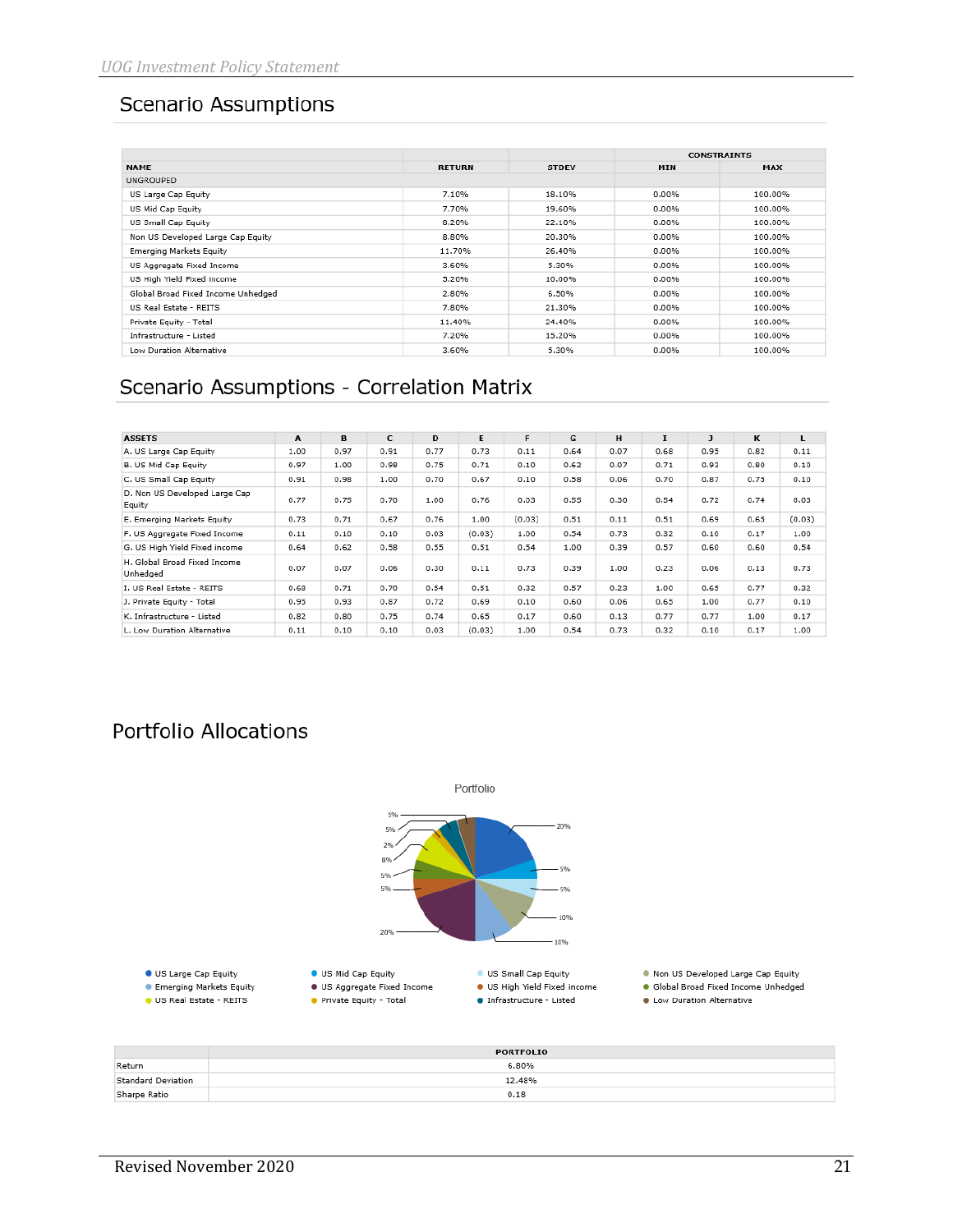# **University of Guam Investment Policy Statement - Appendix B**

# **Investment Manager Performance Objectives**

(Note: RIA updates Performance Benchmarks, when needed in consultation with Committee)

| Management Style:        | U.S. Large Cap Growth Equity                    |
|--------------------------|-------------------------------------------------|
| Performance Benchmark:   | Russell 1000 Growth Index                       |
| Management Style:        | U.S. Large Cap Value Equity                     |
| Performance Benchmark:   | Russell 1000 Value Index                        |
| Management Style:        | U.S. Mid Cap Growth Equity                      |
| Performance Benchmark:   | CRSP U.S. Mid Cap Growth Index                  |
| <b>Management Style:</b> | U.S. Mid Cap Value Equity                       |
| Performance Benchmark:   | CRSP U.S. Mid Cap Value Index                   |
| Management Style:        | <b>U.S. Small Cap Growth Equity</b>             |
| Performance Benchmark:   | Russell 2000 Growth Index                       |
| Management Style:        | <b>U.S. Small Cap Value Equity</b>              |
| Performance Benchmark:   | Russell 2000 Value Index                        |
| Management Style:        | Non-U.S. Developed Markets Equity               |
| Performance Benchmark:   | <b>MSCI EAFE Index</b>                          |
| Management Style:        | U.S. Core Fixed Income                          |
| Performance Benchmark:   | BC U.S. Aggregate Bond Index                    |
| Management Style:        | U.S. High Yield Fixed Income                    |
| Performance Benchmark:   | ICE BofAML BB-B US High Yield Cash Pay Index    |
| Management Style:        | Non-U.S. Fixed Income                           |
| Performance Benchmark:   | FTSE World Government Bond Index                |
| <b>Management Style:</b> | <b>Real Estate Investment Trusts</b>            |
| Performance Benchmark:   | Wilshire U.S. REIT Index                        |
| <b>Management Style:</b> | Low Duration Fixed Income                       |
| Performance Benchmark:   | ICE BofA ML 1-5 Year US Treasury & Agency Index |
| Management Style:        | <b>Private Markets</b>                          |
| Performance Benchmark:   | <b>HFRI FOF Index</b>                           |
| Management Style:        | Global Infrastructure                           |
|                          |                                                 |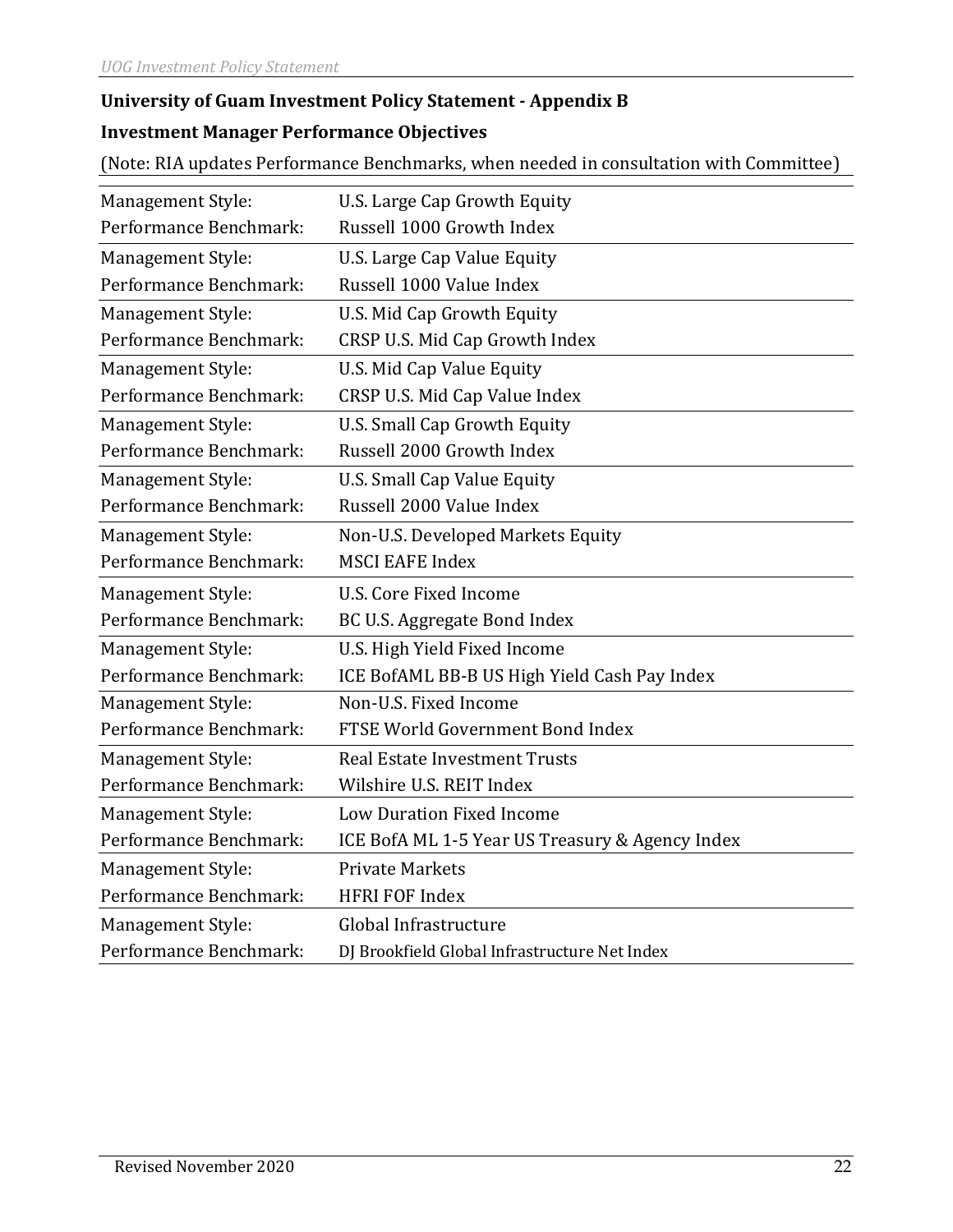# **University of Guam Investment Policy Statement - Appendix C**

# **Adoption of the Investment Policy Statement**

Receipt of the University of Guam Investment Policy Statement is hereby adopted:

| Signature |  |
|-----------|--|
|           |  |
|           |  |
|           |  |
|           |  |
| Title     |  |
|           |  |
|           |  |
|           |  |
|           |  |
| Firm      |  |
|           |  |
|           |  |
|           |  |
|           |  |
| Date      |  |
|           |  |
|           |  |
|           |  |
|           |  |
| Signature |  |
|           |  |
|           |  |
|           |  |
|           |  |
| Title     |  |
|           |  |
|           |  |
|           |  |
|           |  |
| Firm      |  |
|           |  |
|           |  |
|           |  |
|           |  |
| Date      |  |
|           |  |
|           |  |
|           |  |
|           |  |
|           |  |
|           |  |
|           |  |
| Signature |  |
|           |  |
|           |  |
|           |  |
|           |  |
| Title     |  |
|           |  |
|           |  |
|           |  |
|           |  |
| Firm      |  |
|           |  |
|           |  |
|           |  |
|           |  |
| Date      |  |

Revised November 2020 23